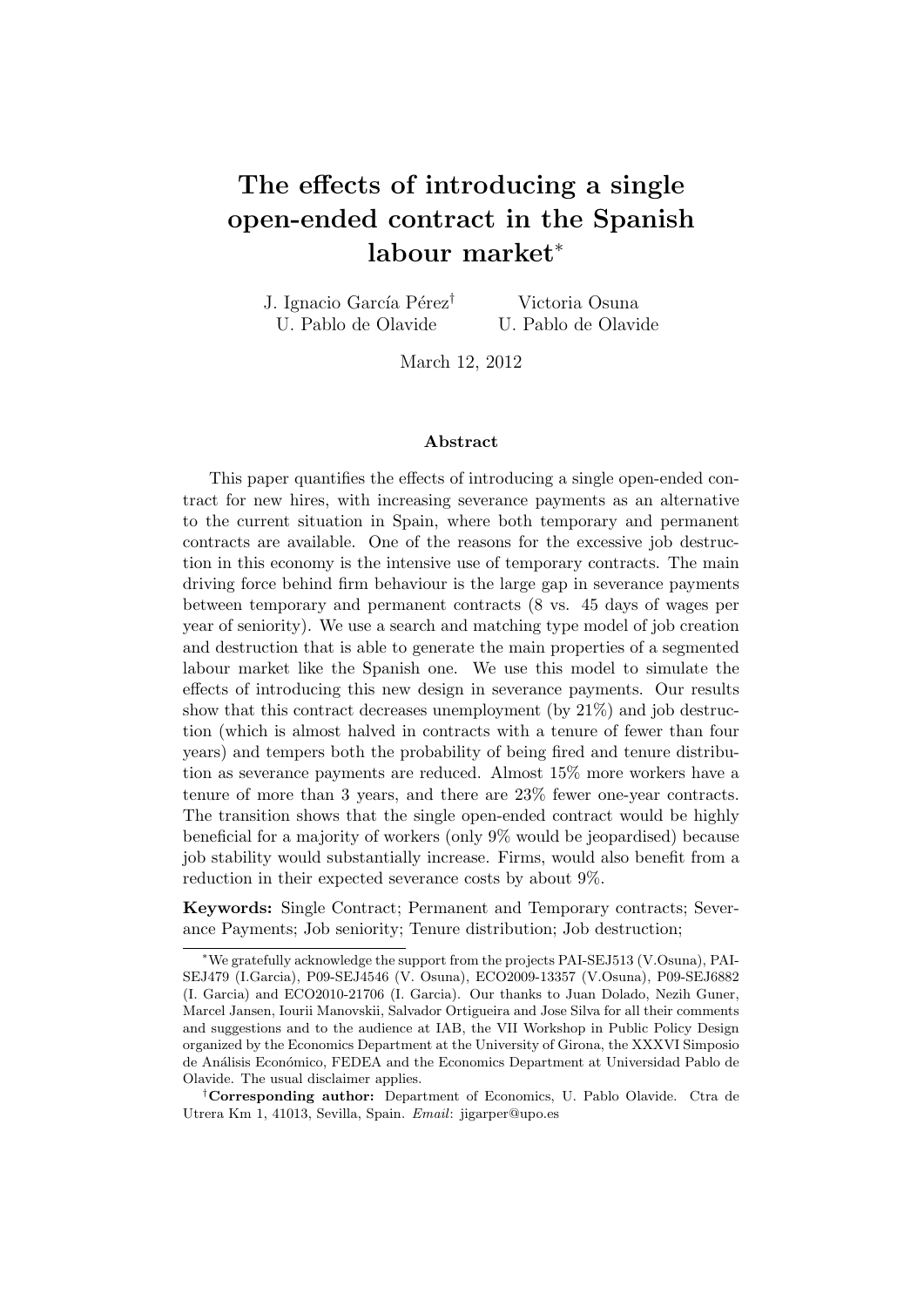# **1 Introduction**

Up until recently, the Spanish labour market was one of the most dynamic in the European Union. Almost one third of total job creation in Europe was created in Spain, and yet this is also the European labour market that has destroyed the most jobs during the current crisis. The poor allocation of production factors during the lengthy period leading up to the recession, the specialization in low human capital sectors and the labour market segmentation between temporary and permanent workers are the main factors explaining this hugely volatile employment scenario. In fact, the gap between the severance payments of workers with permanent contracts (45 days of wages per year of seniority (p.y.o.s) for unfair dismissal) and temporary ones (8 days of wages p.y.o.s) accounts for almost half the job destruction over the past four years, when temporary contracts (TCs) have been used as the basic adjustment mechanism (see Bentolilla, Cahuc, Dolado and Le Barbanchon,  $2010$ ).<sup>1</sup>

In order to reduce this volatility and the excessively high use of TCs in Spain, governments have lunched several labour market reforms over the past twenty years.<sup>2</sup> In addition to introducing Permanent Employment Promotion Contracts (PEPCs) with lower severance costs (33 days of wages p.y.o.s. against the 45 days of wages p.y.o.s. usually paid in ordinary permanent contracts (PCs)), the main strategy has been to subsidize permanent job creation, either by directly hiring workers under the PEPCs or by converting TCs into PCs with substantial rebates in social security contributions. In fact, Spain is one of the European countries that devotes more resources to these active labour market policies (0.3% of GDP in 2009). However, recent studies have shown that these measures have had negligible effects. Moreover, García-Pérez and Rebollo (2009) find that these subsidies account for a sizable part of the increase in job reallocation among permanent workers. That is, the PEPCs that qualify for social security rebates record a much higher job destruction rate than ordinary PCs.

Due to the failure of these reforms, and because it may even be inefficient that temporary and unemployed workers cannot achieve a status of greater job stability and better future perspectives,<sup>3</sup> it seems convenient to close the gap between the severance payments of PCs and TCs.

In the document "Propuesta para la Reactivación Laboral en España", signed by the top one hundred Spanish economists in 2009, they argue that severance payments should increase in a steadier way in order to prevent

<sup>&</sup>lt;sup>1</sup> According to the Spanish Labour Force Survey, two thirds of workers dismissed over the past four years in Spain had a TC.

<sup>&</sup>lt;sup>2</sup>See Bentolila, Dolado and Jimeno (2008) for a summary of these reforms.

 $3$ According to García-Pérez (2010), five years of seniority and more than seven contracts were required on average until the year 2008 to earn a PC. Furthermore, almost 40% of the workers who have a temporary job aged 20 still have one at the age of 40.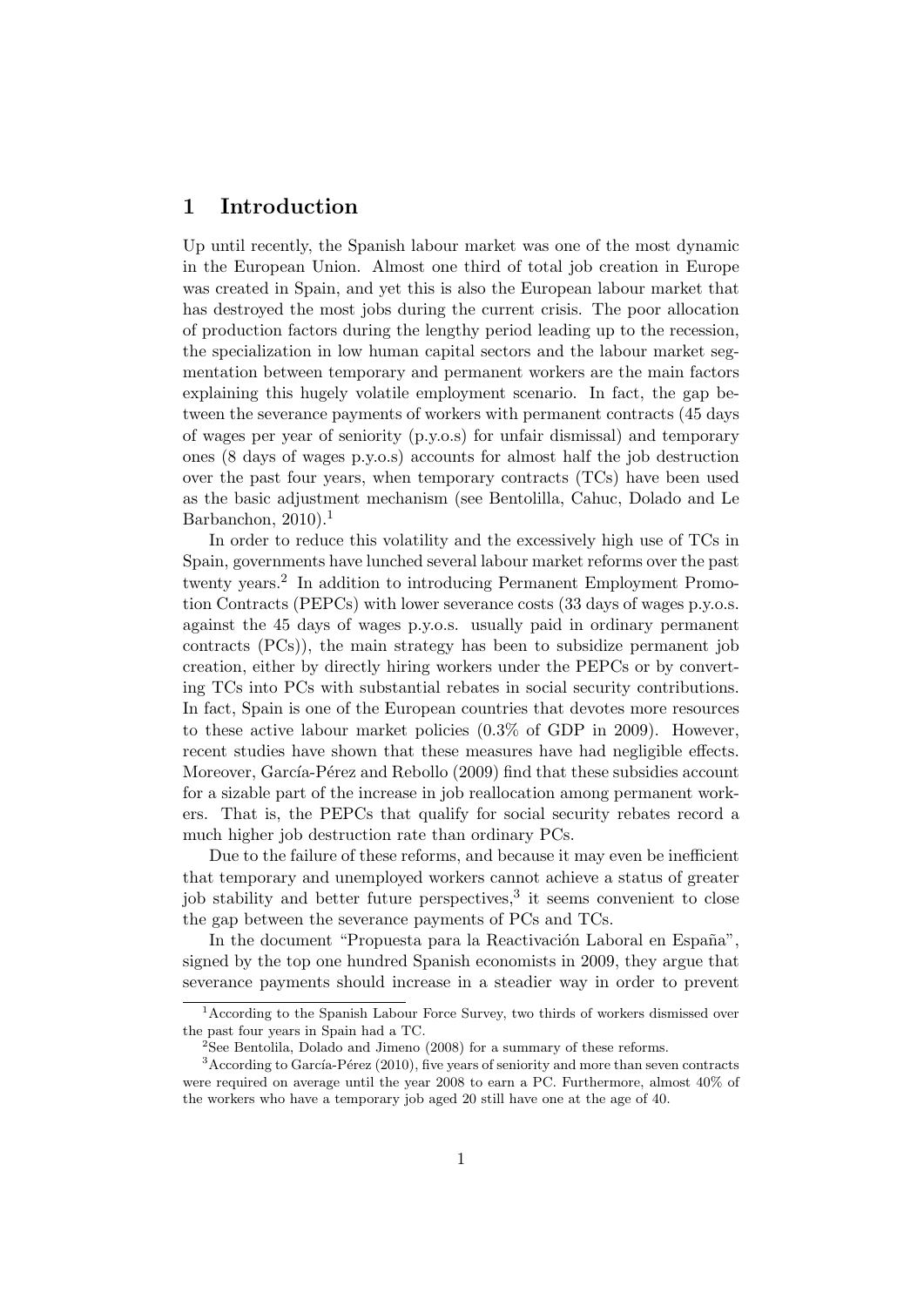massive redundancies before the deadline when a TC has to be converted into a PC (between the second and the third year in Spain, depending on the contract type). They propose replacing the existing system of TCs and PCs by a single open-ended contract (SC) for new hires with severance payments increasing with seniority. In particular, they suggest that compensation should be higher than at present in TCs and grow at a moderate rate (two or three additional days p.y.o.s) until it reaches a value similar to the mean European indemnity.

This paper quantifies the effects of this proposal. Accordingly, we use an equilibrium model of job creation and destruction of the search and matching type, similar in spirit to the model proposed by Mortensen and Pissarides (1994), and introduce some elements to capture the specific features of the Spanish labour market: (i) the existence of a *Segmented Labour Market* with two types of jobs (permanent and temporary), which differ in the maximum length of the contract and in the associated severance costs; (ii) endogenous job conversion of TCs into PCs; (iii) severance costs modeled as a transfer from the firm to the worker, and as a function of seniority; and (iv) downward wage rigidities, so that severance costs have real effects.<sup>4</sup> In this labour market, firms will be heterogeneous agents and use these two types of contracts to endogenously adjust their employment levels when facing idiosyncratic persistent shocks. Finally, we will follow Mortensen-Pissarides (MP) by assuming one-job firms.

The model is calibrated to the Spanish economy so that we can generate the main labour market statistics. We then use the model to quantify the effects of introducing a SC with increasing severance payments. We first perform a steady-state comparison, and then we analyze the transition in order to compute the welfare cost of the policy and see who wins and who loses with the implementation of this policy. Our results show that the SC decreases unemployment (by 21%) and job destruction (which is almost halved in contracts with a tenure of fewer than four years) and tempers both the probability of being fired and the tenure distribution, as severance payments are reduced. Almost 15% more workers have a tenure of more than 3 years and there are 23% fewer one-year contracts. The transition shows that the single open-ended contract would be greatly beneficial for a majority of workers because job stability would maintain unchanged or would substantially increase for more than 90% of them. In fact, only 5% of the unemployed, 8.9% of permanent workers and 12.2% of temporary

<sup>4</sup>Lazear (1990) notes that if contracts were perfect, severance payments would be neutral. If the Government forced employers to make payments to workers in the case of a dismissal, perfect contracts would undo those transfers by specifying opposite payments from workers to employers. Thus, in order for severance payments to have any effect, some form of incompleteness has to be introduced. Most studies have avoided this problem by modeling dismissal costs as firing taxes, so that the effects cannot be undone by private arrangements.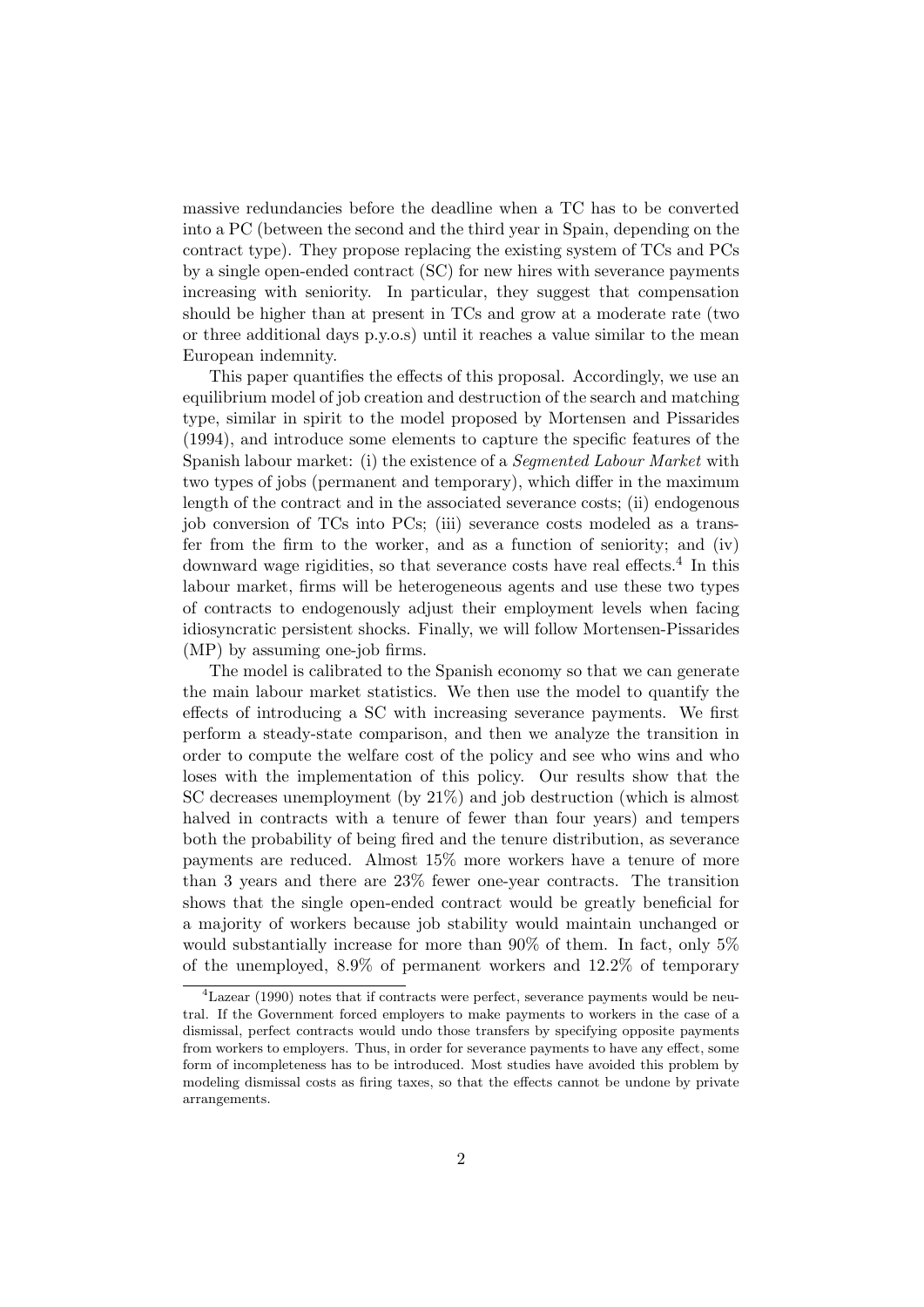ones would have a smaller predicted job tenure in the transition because of the substitution of their current or subsequent permanent contract by a new SC. Finally, firms would also benefit from a reduction in their expected severance costs by about 9% because the probability of dismissals would be much lower than under current legislation.

There are many theoretical papers that study the effects of employment protection legislation (EPL) on job creation and destruction and on the unemployment rate. Most of them take the seminal paper in the search and matching literature, namely, the stochastic endogenous job creation and destruction model by Mortensen and Pissarides (1994), and introduce firing costs.<sup>5</sup>

These models with layoff costs might be appropriate for most OECD countries, but not for Spain, where one third of contracts are of a temporary nature. A complementary strand of literature focuses on the consequences of the introduction of TCs on turnover, employment, productivity and wages. Most of these studies analyze the Spanish case because of its singularity and tend to relate the existence of TCs to the dismissal costs associated with  $PCs.<sup>6</sup>$ 

More recently, Bentolilla, Cahuc, Dolado and Le Barbanchon (2010) explore how much of the significantly larger increase in unemployment in Spain versus France during the ongoing recession can be accounted for by the difference in EPL between the two countries. They argue that the larger gap between the dismissal costs of workers with PCs and TCs in Spain as compared to France has led to huge flows of temporary workers into and out of unemployment and, as a result, to large job losses during the financial crisis. They are inspired by the previous work by Blanchard and Landier (2002) and Cahuc and Postel-Vinay (2002), who use a search and matching model that extends Mortensen and Pissarides (1994) to allow for the distinction between temporary and permanent jobs entailing different dismissal costs. They show that the current recession would have raised the unemployment rate in Spain by about 45% less had Spain adopted French EPL institutions rather than kept its own. The main difference between our model and theirs is the introduction of seniority as part of the state space, which is an essential ingredient to properly match the duality in the Spanish labour market. In addition, in our model severance payments are modeled as a transfer instead of a purely wasted tax.

 ${}^{5}$ The most relevant in this tradition are Garibaldi (1998), Cahuc and Zylberberg (1999), Mortensen and Pissarides (1999), and Garibaldi and Violante (2002). Others, such as Hopenhayn and Rogerson (1993), Díaz and Galdón (1999), and Alvarez and Veracierto (2001), use *real business cycle* models to the same end.

<sup>6</sup>See, for instance, the *matching* models of Wasmer (1999), the *collective bargaining* models of Bentolila and Dolado (1994) and Jimeno and Toharia (1993), the *efficiency wage* models of Güell (2000), the *dynamic partial equilibrium demand* models of Bentolila and Saint-Paul (1992), Cabrales and Hopenhayn (1997), and Aguirregaribia and Alonso (1999), and the *general equilibrium* models of Alonso, Fernández and Galdón (2002).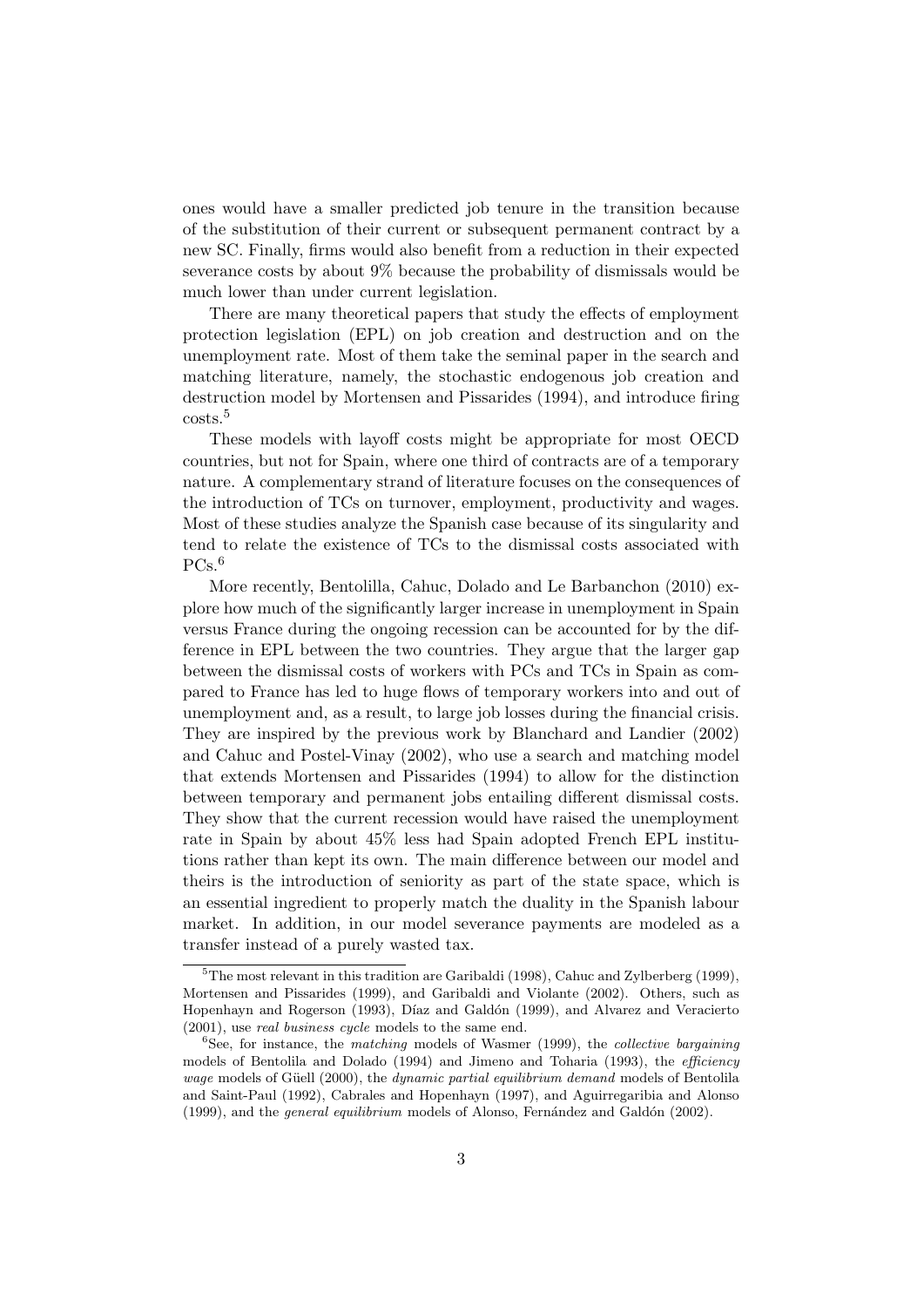The closest paper to ours is Costain, Jimeno and Thomas (2010), where they study the extent to which the coexistence of permanent and temporary jobs accounts for the volatility of employment. For that purpose, they compare this dual structure to the one that would prevail with the introduction of a SC, concluding that the SC must be coupled with a reduction in mean compensation so that both volatility and the level of unemployment decrease. The main difference with our paper is the focus. They are mainly interested in the business cycle properties of the model, while we compare steady states, perform the transition and focus on the effects on job seniority. In addition, our model is much more structural, which makes it suitable for realistically mapping the aspects we consider essential, it is consistent with the established theoretical implications and provides many statistics of interest that others models are unable to provide.<sup>7</sup> Finally, the detailed manner in which the calibration exercise is performed allows us to use the model to perform quantitative policy evaluations.

The outline of the paper is as follows. In Section 2, we present the model. In Section 3, we discuss its calibration. In Section 4, we perform the exercise of introducing a single open-ended contract with increasing severance payments. Finally, Section 5 draws some conclusions.

# **2 The model**

## **2.1 Population**

The economy is populated by a continuum of workers with unit mass and a continuum of firms. Workers can either be employed or unemployed.<sup>8</sup> Unemployed workers look for employment opportunities; employed workers produce and do not search for jobs. Firms post vacancies or produce. The cost of posting a vacancy is *c*. Posting a vacancy is not job creation, unless it is filled. Each firm is a one-job firm and the job might be occupied and producing or vacant. We assume free entry.

The source of heterogeneity is due to the existence of matchings with different quality levels and durations. Therefore, the state space that describes the situation of a particular worker is  $S = \{ \{0, 1\} \times \mathcal{E} \times D \}$ , where  $\mathcal{E} = \{\epsilon_1, ..., \epsilon_n\}$  is a discrete set for the quality levels and  $D = \{1, ..., N\}$  is also a discrete set denoting the duration of a job (worker's seniority). Each triple indicates whether the worker is unemployed (0) or employed (1) and, in that case, the quality and the duration of the match.

<sup>&</sup>lt;sup>7</sup>We can keep track of contracts and compute distributions of JC and JD by type of contract, wages, seniority and employment loss by reason of separation.

<sup>&</sup>lt;sup>8</sup>We do not consider other labour market states outside the labour force.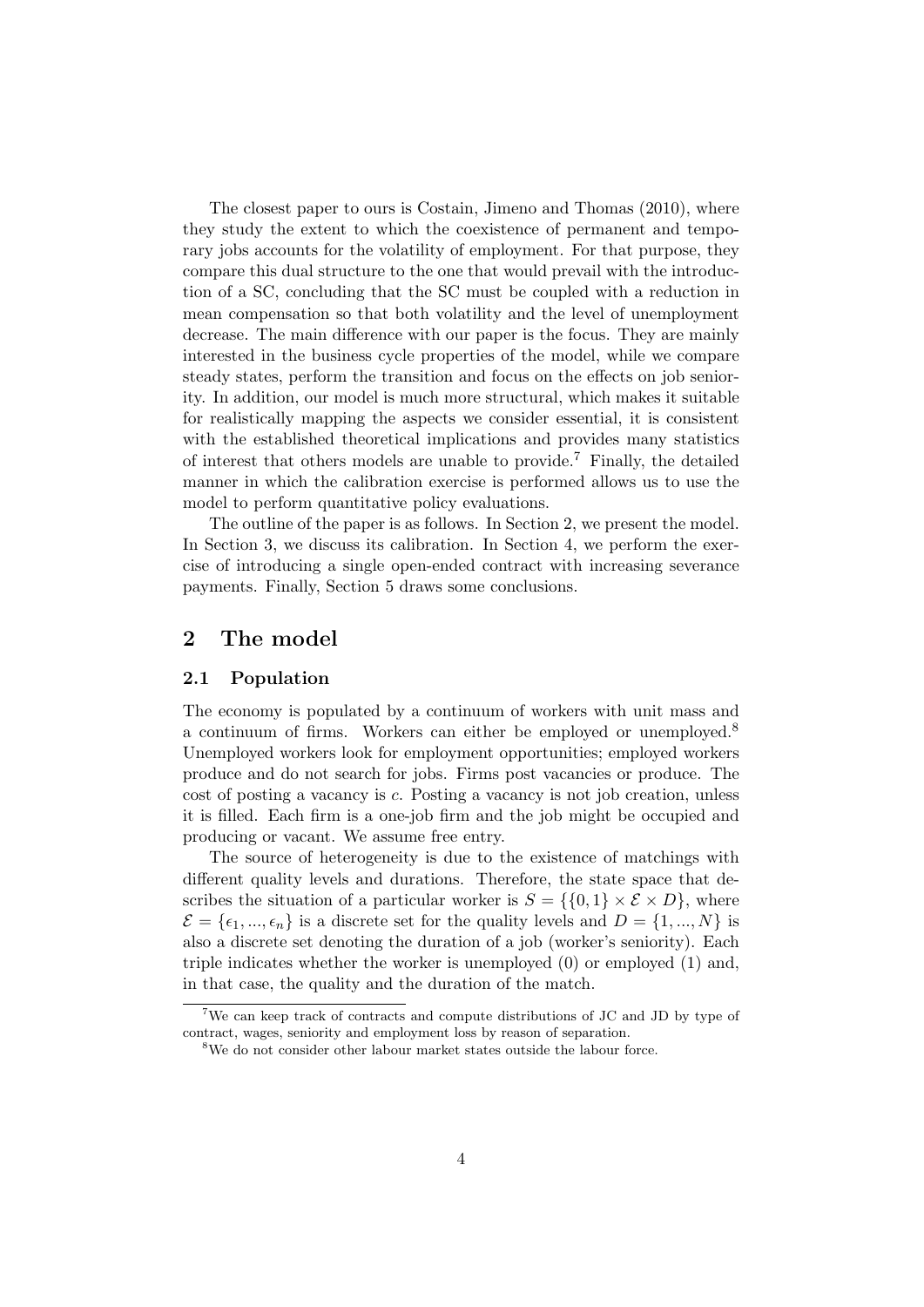#### **2.2 Preferences**

Workers have identical preferences, live infinitely and maximize their utility, which is taken to be linear in consumption. We assume that they supply work inelastically, i.e. they will accept every opportunity that arises. Thus, each worker has preferences defined by  $\sum_{t=1}^{\infty} \beta^t c_t$ , where  $\beta$ ,  $0 \leq \beta < 1$ , is the discount factor and  $c_t$  is consumption. Firms are also risk neutral.

#### **2.3 Technologies**

There are two technologies in this economy: production and matching.

#### *Production technology*

Each job is characterized by an irreversible technology and produces one unit of a differentiated product per period, whose price is  $y(\epsilon_t)$ , where  $\{\epsilon_t\}$ is an idiosyncratic component, i.e. the quality of the match. This idiosyncratic component is modelled as a stationary and finite Markov chain. This process is the same for each matching and the realizations  $\epsilon_{t+1}$  are independent and identically distributed with conditional transition probabilities  $\Gamma(\epsilon'|\epsilon) = Pr\{\epsilon_{t+1}|\epsilon_t\},$  where  $\epsilon, \epsilon' \in \mathcal{E} = \{1, 2, ..., n_{\epsilon}\}.$  Each new matching starts with the same entry level  $\epsilon_e$  and from this initial condition the quality of the match evolves stochastically due to these idiosyncratic shocks. We assume that agents know the law of motion of the process and observe their realizations at the beginning of the period.

#### *Matching technology*

Every job is created as a temporary job. In each period, vacancies and unemployed workers are stochastically matched. We assume the existence of an homogeneous of degree one matching function  $m = m(u_t, v_t)$ , increasing and concave in both arguments, where  $v_t$  is the number of vacancies and  $u_t$  the number of unemployed workers, both normalized by the fixed labour force. Given the properties of the matching function, the transition rates for vacancies, *q*, and unemployment,  $\alpha$ , depend only on  $\nu = v/u$ , a measure of tightness in the labour market. The vacancy transition rate,  $q$ , is defined as the probability of filling a vacancy, and the transition rate for unemployed workers,  $\alpha$ , is defined as the probability of finding a job. They are given by

$$
q(\nu) = \frac{m(v, u)}{v} = m\left(1, \frac{u}{v}\right); \alpha(\nu) = \frac{m(v, u)}{u} = m\left(\frac{v}{u}, 1\right)
$$

On the other hand, job conversion leads to permanent job creation. Job conversion will take place for productivity realizations (at the end of the TC's maximum length) above a specific threshold,  $\{\epsilon_c\}$ , which firms will endogenously determine.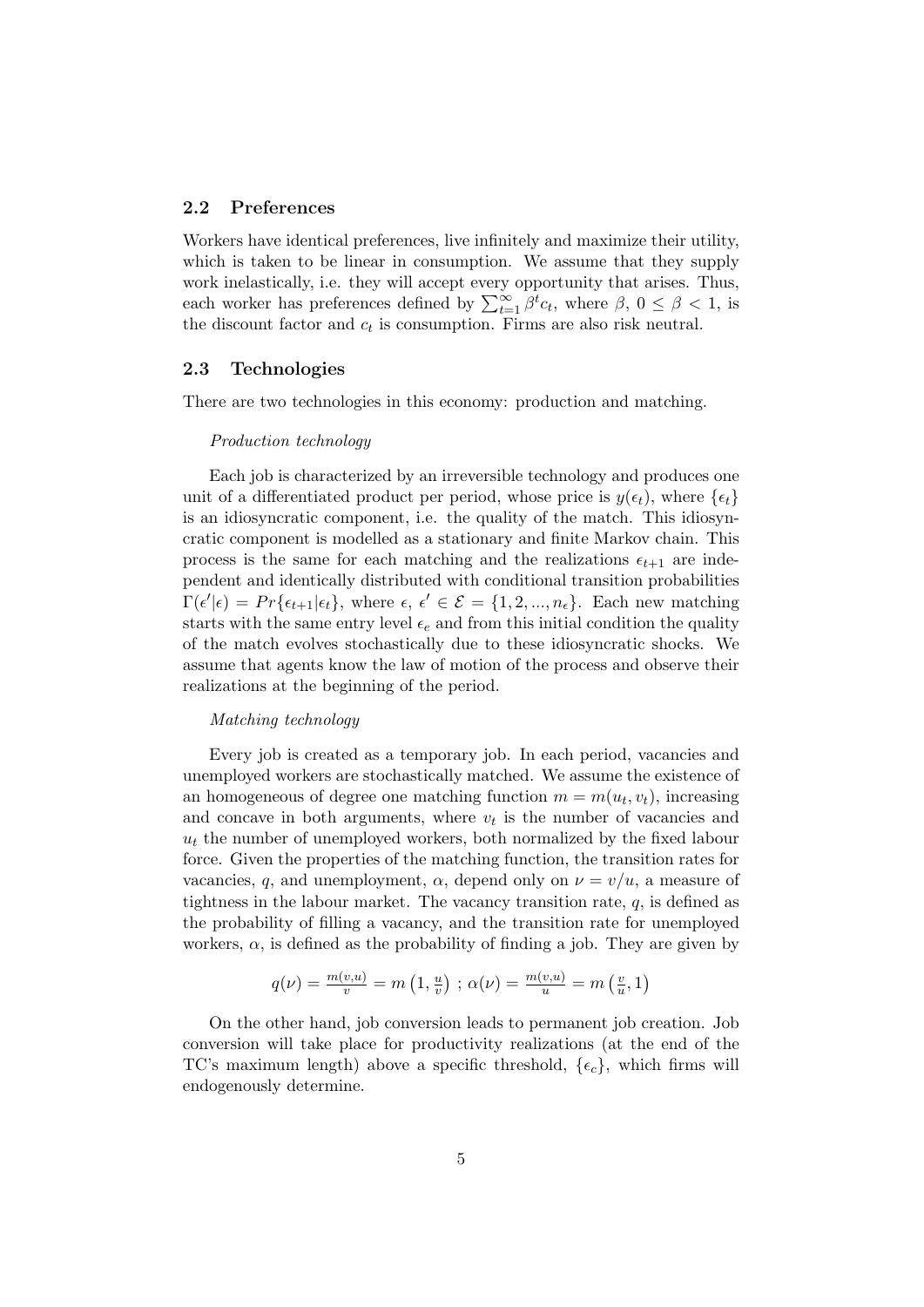## **2.4 Equilibrium**

The concept of equilibrium used is recursive equilibrium. Before showing the problems that agents solve, it is convenient to explain the timing and agents' decisions. At the beginning of the period, firms' idiosyncratic shocks are revealed. Firms and workers then renegotiate wages. Given these wages, firms choose between two options: i) to continue producing with the actual match, or ii) to terminate the match and dismiss the worker.<sup>9</sup> The nature of the problem depends on whether the firm has a PC or a TC. PCs entail high severance costs that depend on the quality of the match and on the duration of the contract, while severance costs for TCs are, in comparison, very low. In addition, the problem is not the same for all firms with a TC. Let *d* denote the duration of the contract. We will assume that a temporary contract cannot last more than  $d_{max}^t$  periods, so that the maximum number of renewals is  $d_{max}^t - 1$ . Therefore, firms whose TCs cannot be renewed anymore decide between these two options: i) to convert the TC into a PC, taking into account the consequences regarding future severance costs, or ii) to terminate the match. Once all these decisions have been made, production starts both in firms where workers have not been fired during this period and in those that were matched with unemployed workers at the end of the last period. Finally, search decisions are made: firms post vacancies and unemployed workers apply for jobs. This search process generates new matches that will be productive in the next period. There follows a formal description of the problems of firms and workers.

#### **2.4.1 Firms' Problems**

# *The problem of firms with existing PCs*

The vector of states at the beginning of the period for a firm with a permanent job is  $(\epsilon, d)$ . The firm must decide whether to continue with the actual match (first row), or whether to fire the worker and look for a new one (second row). This problem can be written as

$$
J^{p}(\epsilon, d) = \max \{ y(\epsilon) - w(\epsilon, d) + \beta \sum_{\epsilon'} \Gamma(\epsilon' | \epsilon) J^{p}(\epsilon', d'),
$$
  

$$
-s^{p}(\epsilon, d - 1) - c + \beta q(\nu) J^{t}(\epsilon_{\epsilon}, 1) + \beta (1 - q(\nu)) J^{0} \}
$$

where  $J^p(\epsilon, d)$  and  $J^p(\epsilon, d')$  are, respectively, the firm's value function for this period and the next period,  $w(\epsilon, d)$  is the wage previously determined in a bilateral negotiation or fixed by the minimum wage, Γ(*ϵ′|ϵ*) is the conditional transition probability for the quality of the match,  $s^p(\epsilon, d-1)$  is the

 $9$ Note that job destruction will not be efficient here, since firms will unilaterally decide on match continuation (see Mortensen and Pissarides (1999a) for discussion).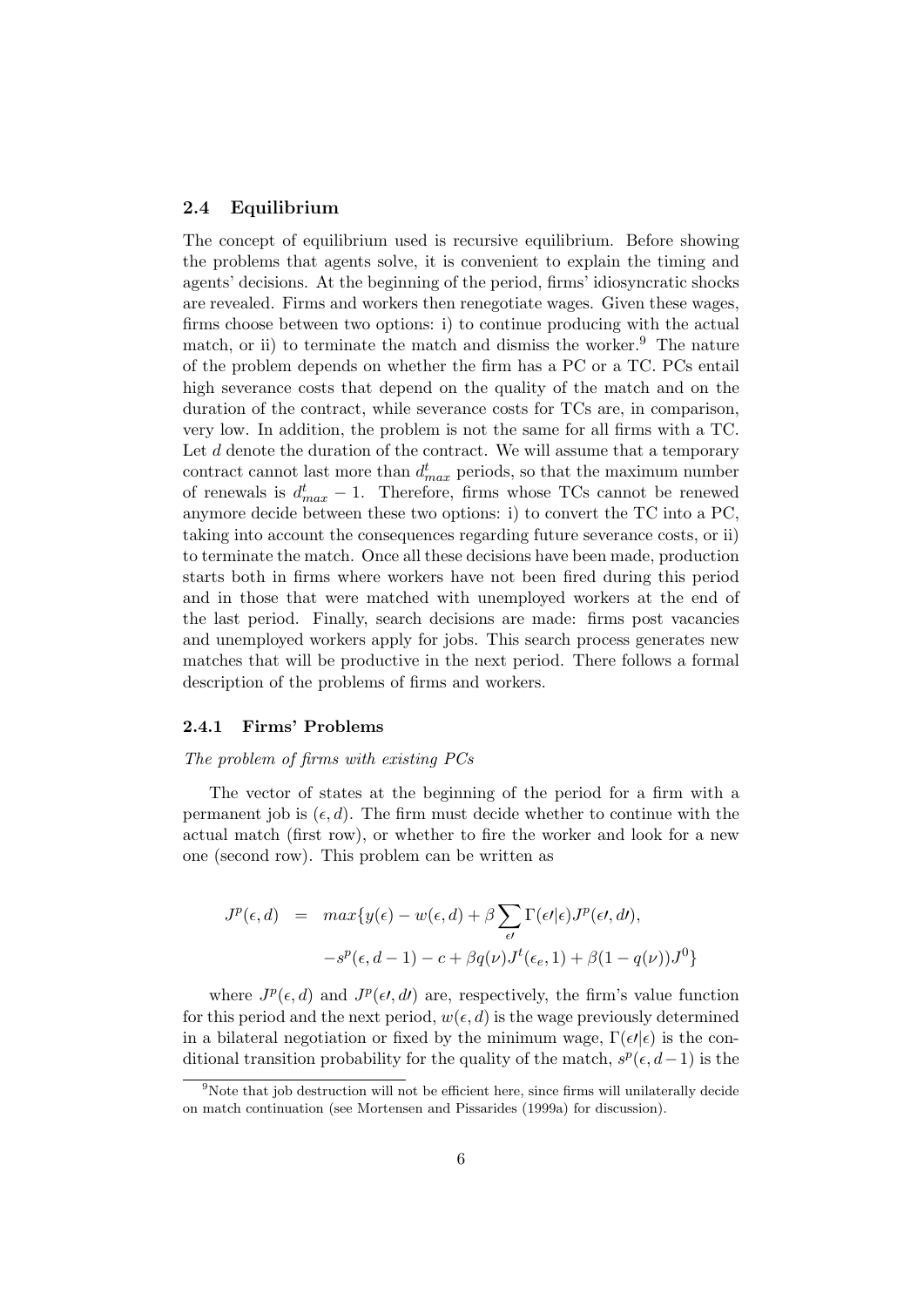severance cost,  $J^0$  is the value of a vacant job and  $J^t(\epsilon_e, 1)$  is the value function of a firm with a first-period  $TC^{10}$  If it is more profitable to continue with the actual match, the decision rule will be  $g^p(\epsilon, d) = 1$ . Otherwise,  $g^p(\epsilon, d) = 0$ , and the firm will incur the severance cost,  $s^p(\epsilon, d-1)$ , plus the vacancy cost and, with probability  $q(\nu)$  at the end of this period the firm will fill the vacant job with a TC that will be productive in the next period.

#### *The problem of firms with expired TCs (or prospective PCs)*

The problem is slightly different for a firm whose TC reached the maximum length allowed at the end of the previous period. If the worker is not fired at the beginning of this period, the TC will be automatically transformed into a PC. Note that  $d = d_{max}^t + 1$ , where  $d_{max}^t + 1$  denotes the first period in a PC and that severance costs are given by  $s^t(\epsilon, d-1)$  in this case.

The problem of this firm can be written  $as<sup>11</sup>$ 

$$
J^{p}(\epsilon, d) = max{y(\epsilon) - w(\epsilon, d) + \beta \sum_{\epsilon'} \Gamma(\epsilon'|\epsilon) J^{p}(\epsilon', d')},
$$
  

$$
-s^{t}(\epsilon, d - 1) - c + \beta q(\nu) J^{t}(\epsilon_{\epsilon}, 1) + \beta (1 - q(\nu)) J^{0}
$$

and its decision rule is  $g^p(\epsilon, d_{max}^t + 1) = 1$  if the firm converts the TC (first row) or  $g^p(\epsilon, d_{max}^t + 1) = 0$  if the firm fires the worker and looks for another one (second row).

*The problem of firms with TCs*

The vector of states of a firm with a TC, whose length at the end of the last period was less than  $d_{max}^t$ , is  $(\epsilon, d)$  and severance costs are given by  $s^t(\epsilon, d-1)$ . The problem of this firm is

$$
J^{t}(\epsilon, d) = max{y(\epsilon) - w(\epsilon, d) + \beta \sum_{\epsilon'} \Gamma(\epsilon'|\epsilon) J^{t}(\epsilon', d')},
$$
  

$$
-s^{t}(\epsilon, d - 1) - c + \beta q(\nu) J^{t}(\epsilon_{\epsilon}, 1) + \beta (1 - q(\nu)) J^{0}
$$

where  $J^t(\epsilon, d)$  is this period value function and  $w(\epsilon, d)$  the wage, previously determined in a bilateral negotiation or fixed by a minimum wage. The firm must decide whether to continue with the match,  $g^t(\epsilon, d) = 1$ , or to fire the worker and look for another one,  $g^t(\epsilon, d) = 0$ .

<sup>&</sup>lt;sup>10</sup>Note that the value function  $J^t(\epsilon_{e}, 1)$  has a *t* superscript, instead of a *p* superscript, to denote the value function of a firm with a TC and that in the first period the quality of the match is the entry level.

 $11$ This equation plays the same role as the asset pricing equation of the initial value of the match in Mortensen and Pissarides (1999a), where the initial wage is lower because termination costs are not incurred if no match is formed initially, but must be paid if an existing match is destroyed.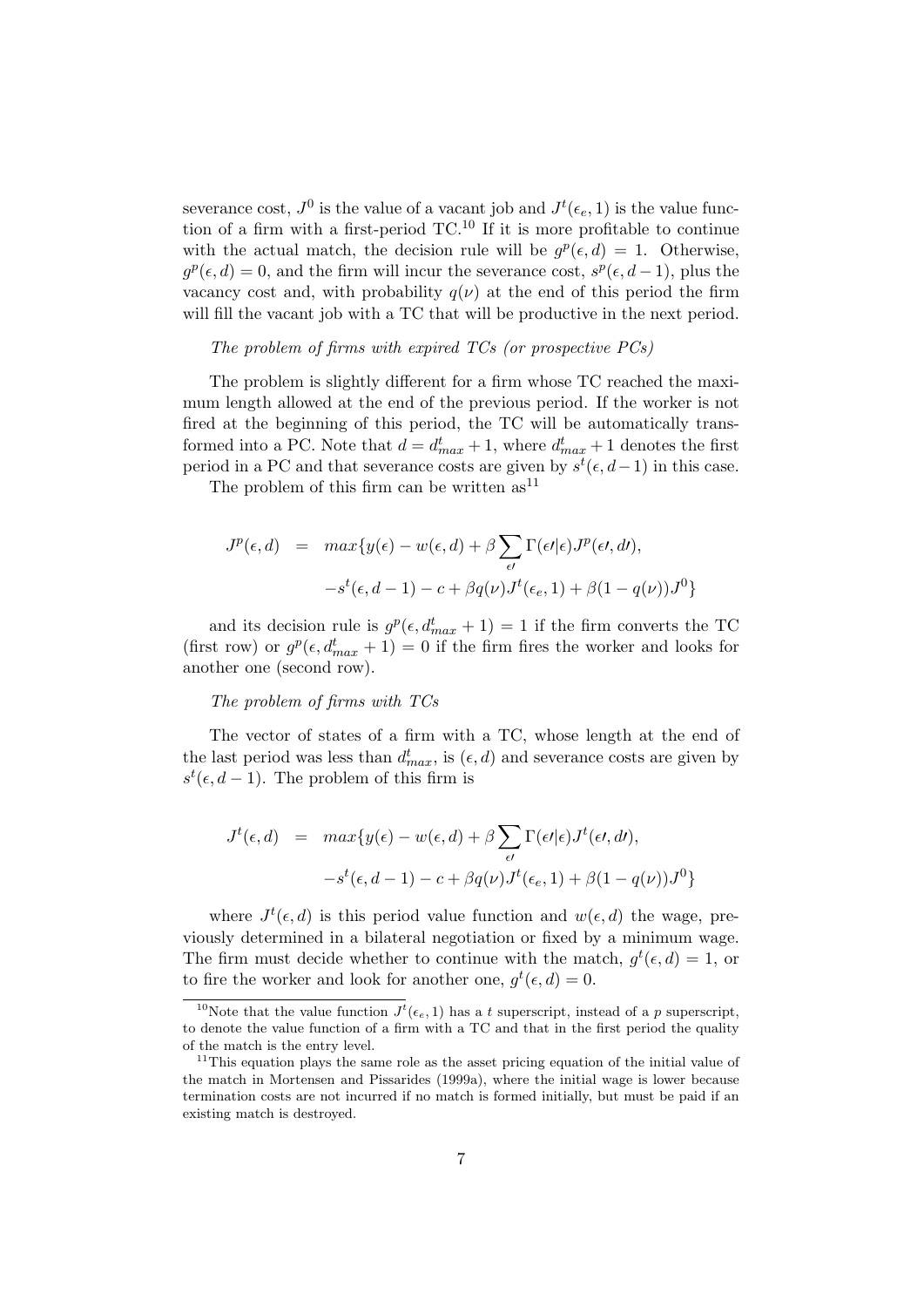#### **2.4.2 Workers' Problems**

These problems are trivial. The worker simply negotiates with the firm over the wage before the firm decides upon his or her continuation. The worker's problem can be written as

$$
V^{p}(\epsilon, d) = \tilde{\Phi}(g^{p} = 1)[w(\epsilon, d) + \beta \sum_{\epsilon'} \Gamma(\epsilon'|\epsilon) V^{p}(\epsilon', d')] +
$$
  

$$
\tilde{\Phi}(g^{p} = 0)[V^{0} + s^{p}(\epsilon, d - 1)]
$$

where  $V^p(\epsilon, d)$  denotes the worker's value function,  $\tilde{\Phi}(x)$  is an indicator function that takes the value 1 if the assessment is true and zero otherwise, and  $V^0$  is the value function of an unemployed worker. If the firm decides to continue with the actual match,  $\tilde{\Phi}(g^p = 1)$ , the worker gets the wage; otherwise, the firm pays the worker the severance cost and the worker becomes unemployed.

The problem of a worker in a temporary job is similar. The value function of a worker with a TC is

$$
V^{t}(\epsilon, d) = \tilde{\Phi}(g^{t} = 1)[w(\epsilon, d) + \beta \sum_{\epsilon'} \Gamma(\epsilon'|\epsilon) V^{t}(\epsilon', d')] +
$$
  

$$
\tilde{\Phi}(g^{t} = 0)[V^{0} + s^{t}(\epsilon, d - 1)]
$$

Finally, unemployed workers look for employment and accept a job whenever an opportunity arises. The value function of an unemployed worker is

$$
V^{0} = b + \beta \alpha(\nu) V^{t}(\epsilon_{e}, 1) + \beta (1 - \alpha(\nu)) V^{0}
$$

where  $V^t(\epsilon_e, 1)$  is the value function of a worker in a first-period TC. The parameter *b* can be interpreted as some kind of unemployment subsidy or the return to home production. An unemployed worker receives *b* today and, at the end of the period, with probability  $\alpha(\nu)$ , the worker will find a job and, with probability  $1-\alpha(\nu)$ , the worker will remain unemployed.

#### **2.4.3 Wage determination**

Wages are the result of bilateral bargaining between the worker and the firm, unless the legally imposed minimum wage is binding.<sup>12</sup> Bargaining is dynamic, i.e. wages are revised each period upon occurrence of new shocks. The assumption of bilateral bargaining is reasonable due to the existence of sunk costs (search costs) once the match is produced. This creates local

 $12$ The downward wage rigidity is modelled here as a lower bound on the outcome of the wage negotiations. We need to impose a minimum wage in order to avoid too much internalization.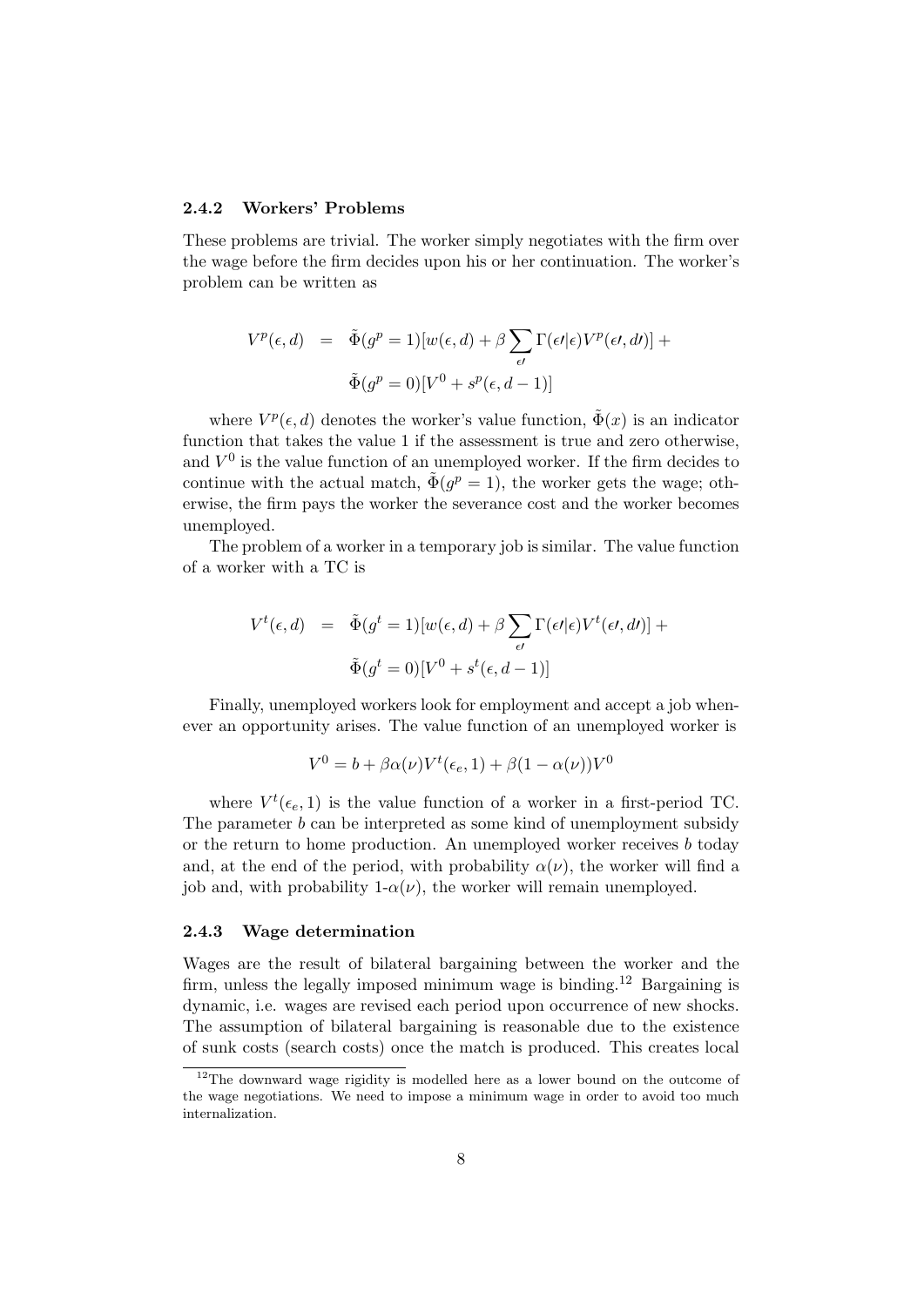monopoly power and generates a surplus to be split among the participants in the match. In PCs this surplus is defined as

$$
S^{p}(\epsilon, d) = [J^{p}(\epsilon, d) - (J^{0} - s^{p}(\epsilon, d - 1))] + [V^{p}(\epsilon, d) - (V^{0} + s^{p}(\epsilon, d - 1))]
$$

Wages are the result of maximizing the following Nash product with respect to the wage

$$
[J^{p}(\epsilon, d) - (J^{0} - s^{p}(\epsilon, d - 1))]^{1-\theta} [V^{p}(\epsilon, d) - (V^{0} + s^{p}(\epsilon, d - 1))]^{\theta}
$$

The first order condition of this maximization is such that the surplus is split into fixed proportions according to the worker's bargaining power, *θ*

$$
(1 - \theta)S^{p}(\epsilon, d) = J^{p}(\epsilon, d) + s^{p}(\epsilon, d - 1)
$$
  

$$
\theta S^{p}(\epsilon, d) = V^{p}(\epsilon, d) - (V^{0} + s^{p}(\epsilon, d - 1))
$$

By making the appropriate substitutions of firms' and workers' value functions, the wage can be computed  $as<sup>13</sup>$ 

$$
w(\epsilon, d) = \max \{ w_{min}, \theta y(\epsilon) + (1 - \theta)V^0 + s^p(\epsilon, d - 1) + \theta \beta \sum_{\epsilon'} \Gamma(\epsilon'|\epsilon) J^p(\epsilon', d') -\beta(1 - \theta) \sum_{\epsilon'} \Gamma(\epsilon'|\epsilon) V^p(\epsilon', d') \}
$$

Similar conditions hold in TCs. Note that, as in Osuna (2005), wages in first-period PCs will be lower than those prevailing in the following periods because high severance costs are not incurred if no job conversion takes place, but will be due in latter periods if the existing PC is destroyed in the future. Firms try to internalize higher future wages by pushing down wages in first-period PCs.<sup>14</sup>

#### **2.4.4 Definition of Equilibrium**

A recursive equilibrium is a list of value functions  $J^p(\epsilon, d)$ ,  $J^t(\epsilon, d)$ ,  $V^p(\epsilon, d)$ ,  $V^t(\epsilon, d)$ ,  $J^0$ ,  $V^0$ , transition rates  $q(\nu)$ ,  $\alpha(\nu)$ , prices  $w(\epsilon, d)$  and decision rules  $g^p(\epsilon, d)$ ,  $g^t(\epsilon, d)$  such that<sup>15</sup>

<sup>13</sup>As in the MP framework, some terms in the wage equation are weighted by the worker's bargaining power,  $\theta$ , while others are weighted by the firm's,  $(1 - \theta)$ . Note that severance costs increase wages.

<sup>14</sup>Using data from the Spanish Data Set "Muestra Continua de Vidas Laborales", the ratio of wages in permanent and temporary contracts turned out to be 14.3% for the period 2006-08.

<sup>&</sup>lt;sup>15</sup>Cole and Rogerson (1999) show that an equilibrium always exists where wages do not depend on the unemployment rate but only on the idiosyncratic shock. The intuition is that, given free entry, vacancies adjust to the number of unemployed and the relevant variable becomes the ratio of unemployed workers to vacancies.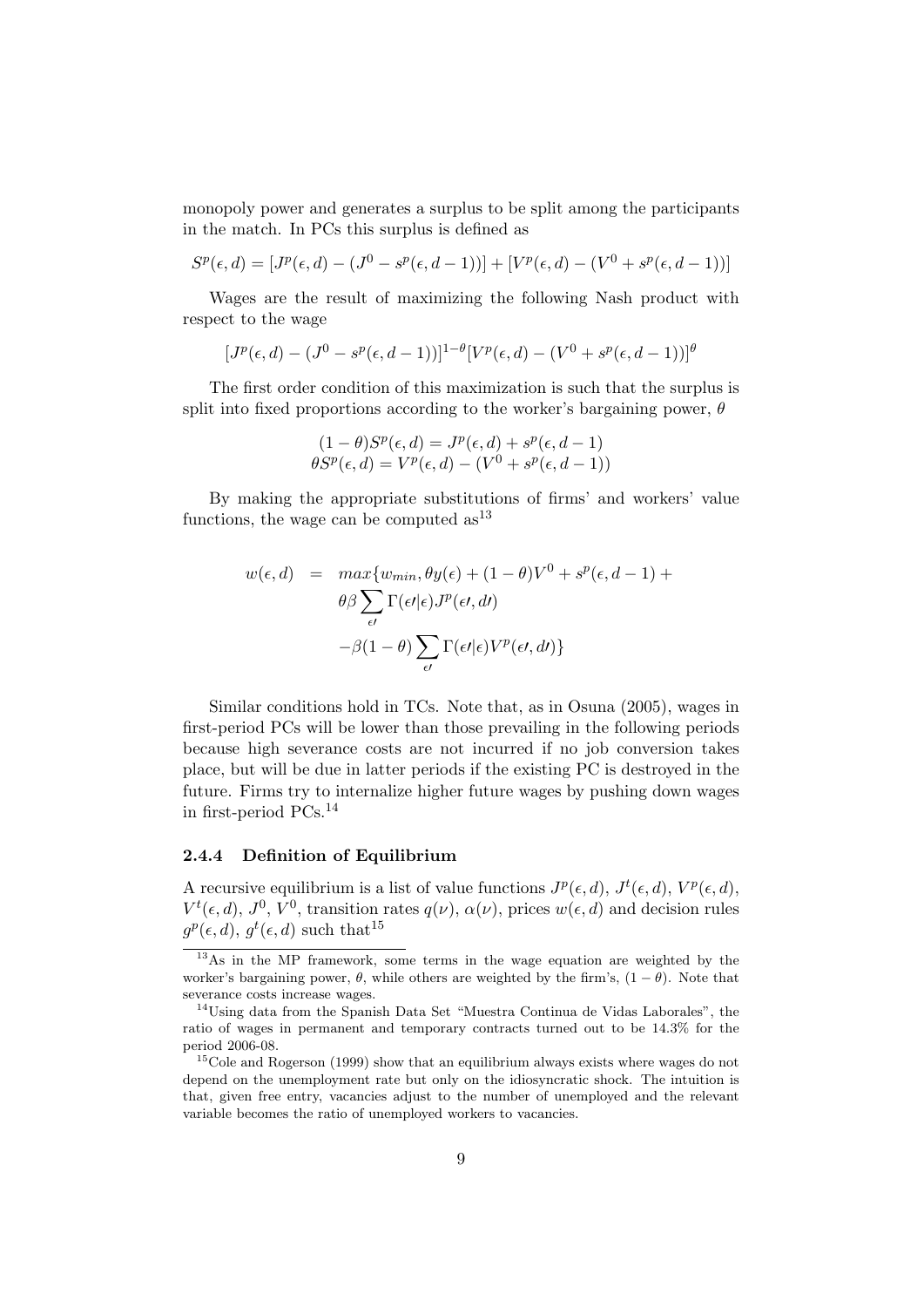- 1. *Optimality:* Given functions  $q(\nu)$ ,  $\alpha(\nu)$  and  $w(\epsilon, d)$ , the value functions  $J^p(\epsilon, d)$ ,  $J^t(\epsilon, d)$ ,  $V^p(\epsilon, d)$  and  $V^t(\epsilon, d)$  satisfy the Bellman equations.
- 2. *Free entry:* This condition and the profit maximization condition guarantee that, in equilibrium, the number of vacancies adjust to eliminate all rents associated with holding a vacancy; that is,  $J^0 = 0$ , implying  $c = \beta q(\nu)J^t(\epsilon_e, 1).$
- 3. *Wage bargaining:* The equilibrium conditions from maximizing the surplus in PCs are

$$
(1 - \theta)S^{p}(\epsilon, d) = J^{p}(\epsilon, d) + s^{p}(\epsilon, d - 1)
$$

$$
\theta S^{p}(\epsilon, d) = V^{p}(\epsilon, d) - (V^{0} + s^{p}(\epsilon, d - 1))
$$

For other types of contracts similar conditions hold (see previous subsection).

4. *Rational Expectations*

# **3 Calibration**

In this section, we explain the procedure for assigning values to the model's parameters and the selection of functional forms. In the calibration, parameters must be chosen so that the model economy maps several statistics of the real economy. There are two types of parameters. Those that have a clear counterpart in the real economy, and those that do not. For the former, we use the implied parameter values. For some of the latter, we use the values estimated in empirical studies. For the rest, we use the simulated method of moments. This optimization method involves finding the parameter values that minimize the distance between the statistics of the model economy and those of the real data.

#### **3.1 The Data Set**

In order to calibrate the main parameters in our model, we will use Spanish administrative data from the *"Muestra Continua de Vidas Laborales"* (MCVL). This data set is based on a random draw from the Social Security archives. Each year, it provides a sample of 4% among all the affiliated workers, employed or unemployed, and pensioners in that year. The MCVL reports information for about 1*.*1 million people on their personal characteristics and employment and unemployment spells throughout their entire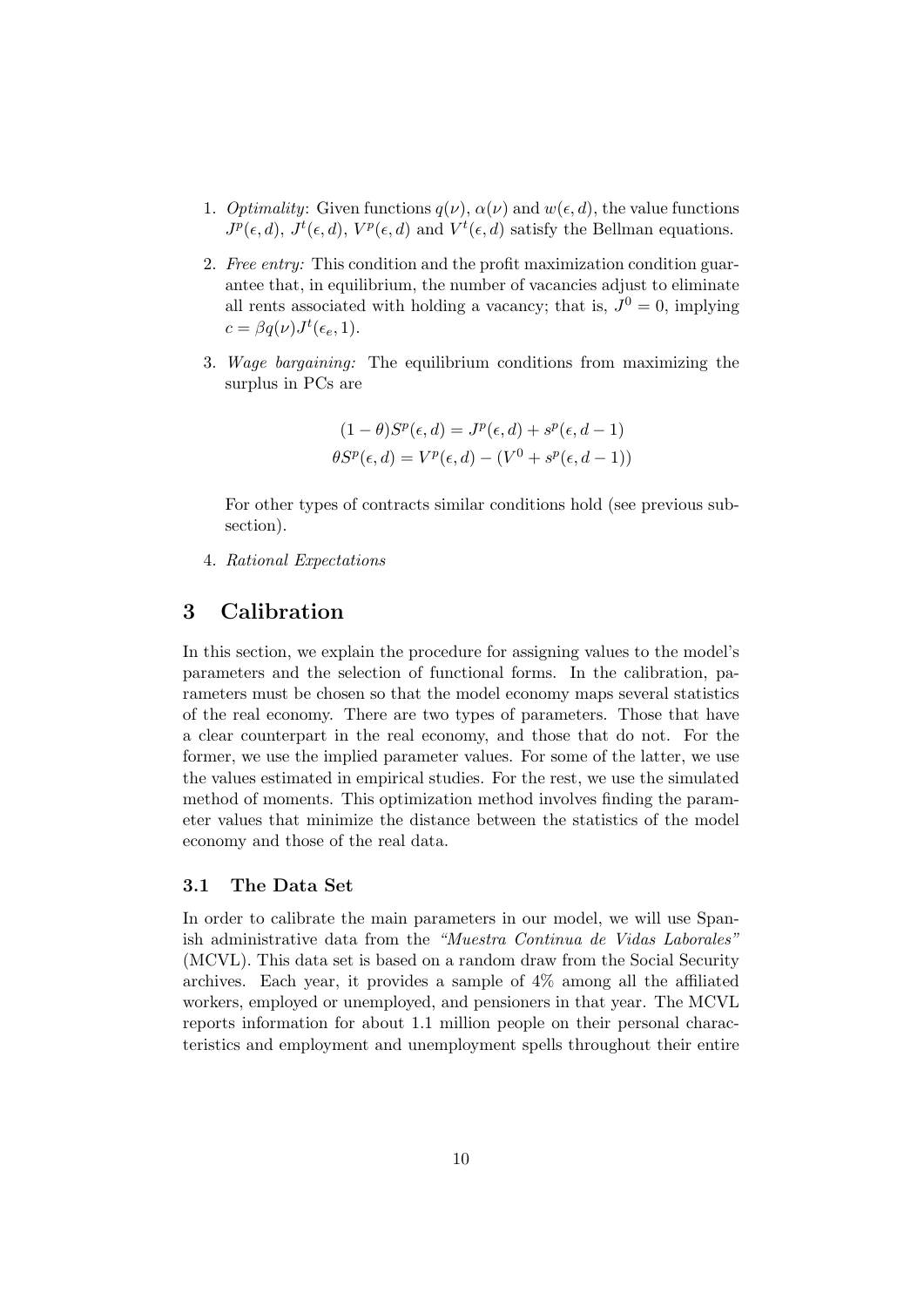labour history. Here we use the 2009 wave, supplemented by the employment histories of workers present only in some of the previous three waves  $(2006 - 2008)^{16}$ 



**Figure 1:** Empirical hazard rate from unemployment to temporary employment, by unemployment duration

For each worker, we have the date when each job begins and ends. This provides us with quite detailed information about employment duration. Periods of unemployment can also be identified from the dates when the firm ceases to pay Social Security contributions for the worker.<sup>17</sup> Furthermore, we also have information about the type of contract, so we will be able to differentiate between workers with a TC or a PC in each of their employment spells.

Our calibration sample includes the complete labour career for a sample of more than 700,000 workers in the period 1998-2009. Each of these workers may have both employment and unemployment spells. The following figures 1-3 present the main empirical hazard rates we will use in our calibration strategy. Figure 1 shows the exit from unemployment into temporary employment. As usually found in the literature, this hazard rate is highly decreasing with unemployment duration. It is also highly impressive how the exit from unemployment has decreased at the beginning of the current economic crisis, that is, in 2008.

Figure 2 shows the exit from employment to unemployment for both temporary and permanent workers. The exit from a TC is much higher for

 $16$  Hence, our sample is representative of those workers with at least one day in relation to Social Security during the period 2006-2009. The 2004 wave is not fully comparable to the others and the 2005 wave was not used due to space restrictions.

 $17$ The MCVL has no information to distinguish unemployment from out-of-the-labourforce spells. Hence, we name all these *non-employment* spells, with and without unemployment benefits, as unemployment spells.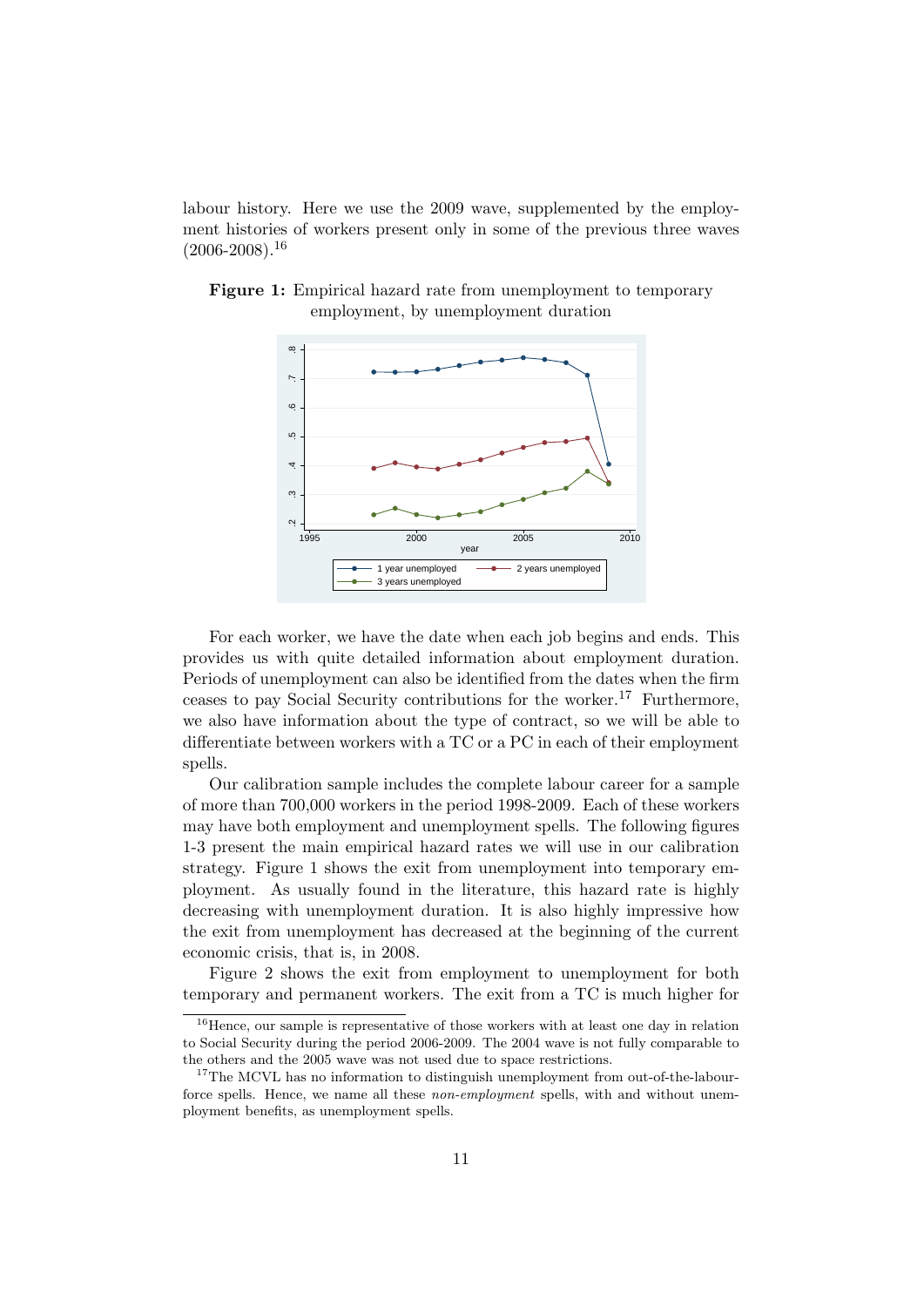any employment duration than the one from a PC. These hazard rates have substantially increased in 2008, as a clear signal of the increasing firing risk in the current economic crisis.

**Figure 2:** Empirical hazard rates from temporary (left) and permanent (right) employment to unemployment, by employment duration



Finally, Figure 3 shows the direct transition from a TC to a PC, without going through unemployment. Compared to the previous figure, we can see that this direct transition is much lower than the exit to unemployment. It is only at the third year of the TC, and only for the period 1997-1999, when both hazards are roughly comparable. For all the other years, this direct transition is always below 10%.

**Figure 3:** Empirical hazard rates of the direct transition from a TC to a PC, by employment duration



# **3.2 Model period**

The job creation and destruction statistics have been computed using the data on working histories from the data set previously described, the MCVL.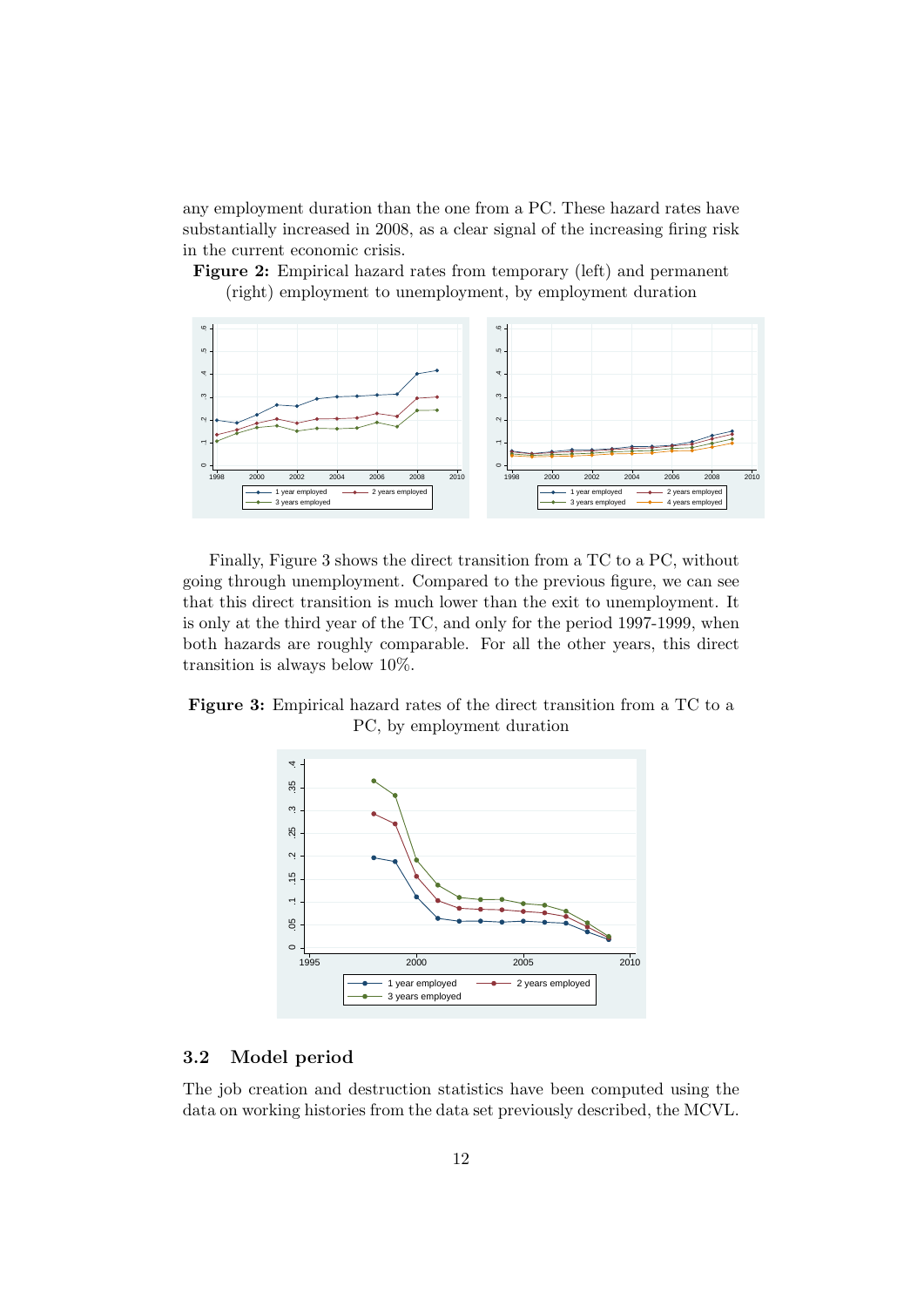We will use all employment and unemployment spells in the sample lasting more than six months and taking place between 1997, the first year where type of contract information is available, and 2007, just before the current economic crisis began. We have chosen a year as the model period for consistency with these data and because it is reasonable from a computational point of view.

#### **3.3 Preferences**

The utility function is linear in consumption as usual in this literature. The value of the discount factor  $\beta$  is fixed so that it is consistent with the mean annual real interest rate in the reference period, 3%.

## **3.4 Production technology**

The production function is assumed to be linear in the idiosyncratic shock,  $y(\epsilon) = \epsilon$ . The idiosyncratic shock is modeled as a Markov chain,  $\Gamma[(\epsilon')|(\epsilon)]$ . In addition, we assume five possible quality levels. In general, these two assumptions would imply 20 restrictions to fix the values of the conditional transition probabilities between different quality levels. Assuming that the expected duration of good and bad idiosyncratic shocks coincides,  $\Gamma[(\epsilon_1)|(\epsilon_2)] = \Gamma[(\epsilon_2)|(\epsilon_1)]$ , we need only to estimate 15 transition probabilities. Given that we do not have direct information on the quality of the match, we use Tauchen's procedure<sup>18</sup> to parameterize the five quality levels, as well as the transition probabilities. To apply this procedure, we need to know the mean  $(\mu)$ , the standard deviation  $(\sigma_v)$  and the autocorrelation coefficient  $(\rho)$  of the underlying idiosyncratic process. We use quarterly GDP in the period 2000-08 to approximate that process. Finally, in order to properly match the statistics of interest we need to make one additional assumption. We assume that temporary workers and first period permanent workers are less productive than ordinary permanent workers.<sup>19</sup> The parameter *ygap* is used to introduce this feature.

## **3.5 Unemployment benefits**

The parameter *b* can be understood as some kind of unemployment subsidy or the return to home production. Both interpretations have drawbacks. In order to properly discuss unemployment benefits, we should include a Government and its budget constraint. On the other hand, the fact that there are no good estimates of the value of home production makes it very difficult to properly calibrate this parameter. We chose the first interpretation be-

 $18$ See Tauchen (1986).

 $19$ Bentolila and Dolado (1994) offer empirical evidence supporting this assumption.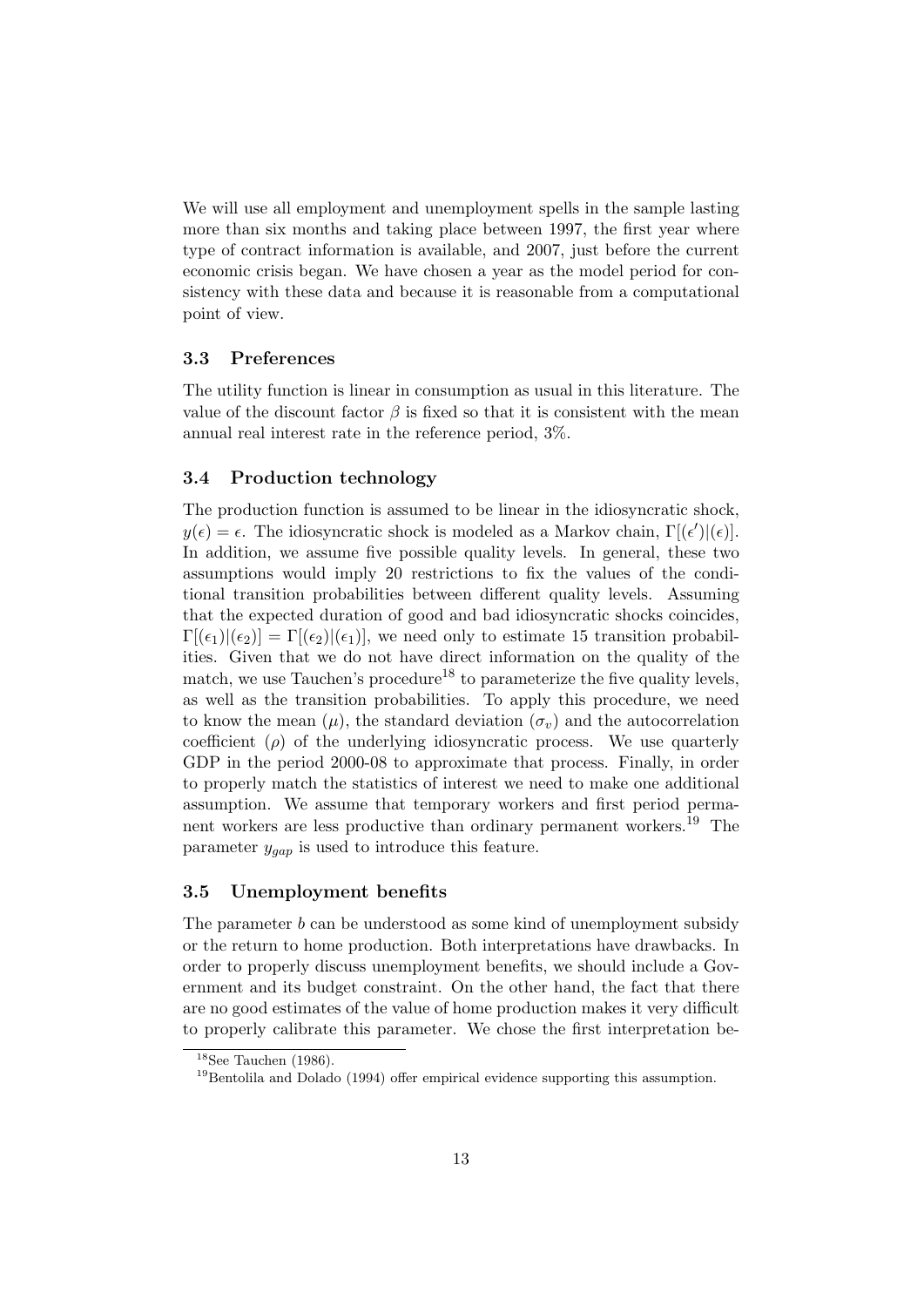cause  $b$  can then be easily measured and related to real numbers.<sup>20</sup> However, instead of fixing the value of *b*, we fix the ratio of average unemployment benefits to the minimum wage,  $b/w_{min}$ . To obtain this ratio, we compute the average monthly unemployment pay as the product of unemployment benefits and coverage for the period 2006-08 and divide it by the monthly minimum wage. $21$ 

## **3.6 Matching technology**

We assume a Cobb-Douglas homogeneous of degree one matching function,  $m = m(v, u) = A * v^{\eta}(u)^{1-\eta}$ . The scale parameter *A* is the degree of mismatch in the economy and  $\eta$  is the value of the elasticity of the number of matches with respect to vacancies.

To summarize, the calibration exercise involves the assignment of values to two types of parameters. The discount rate and the parameters of the idiosyncratic process are set independently from the rest, since they have clear counterparts in the real economy. The value for the elasticity of new matches with respect to the vacancy input  $\eta$  and the workers' bargaining power  $\theta$  have been set using the values estimated in empirical studies.<sup>22</sup> The five remaining parameters: the scale parameter in the matching function *A*, unemployment benefits  $b$ , the minimum wage  $w_{min}$ , the productivity gap  $y_{qap}$  and the cost of posting a vacancy *c* are calibrated using the method of simulated moments.<sup>23</sup> We need to impose five conditions to set these five parameters. These conditions are:

- 1. The permanent job destruction rate,  $JDp = 6.19\%$ .
- 2. The temporary job destruction rate,  $JDt = 23.95\%$ .
- 3. The ratio *b/wmin* is 35*.*11%.

<sup>20</sup>An alternative strategy would be to use the second interpretation and determine *b* with the simulated method of moments. We did not follow this strategy because the difficulty of calibrating the model grows exponentially as we add more parameters.

 $21$ <sup>21</sup>These three numbers are, respectively, 764 euros, 26.2% and 570 euros. The sources of these data are the Bulletin of Labour Statistics edited by the Ministry of Labour and Social Affairs, the Spanish Labour Force Survey (EPA), and the National Employment Office (INEM).

<sup>&</sup>lt;sup>22</sup>Abowd and Lemieux (1993) estimate  $\theta = 0.3$  and the value for  $\eta$  in empirical studies lies in the range  $[0.4 - 0.6]$ .

<sup>&</sup>lt;sup>23</sup>The method of simulated moments is explained in the following part. Starting with certain initial values, the optimization routine calls for a subroutine that computes the equilibrium, runs the simulation and computes the statistics. If, according to certain tolerance criteria, the statistics generated by the model are sufficiently close to the real ones, the program ends. Otherwise, the optimization routine (non–linear solver) modifies the initial parameter values and once again calls up the subroutine that computes the equilibrium.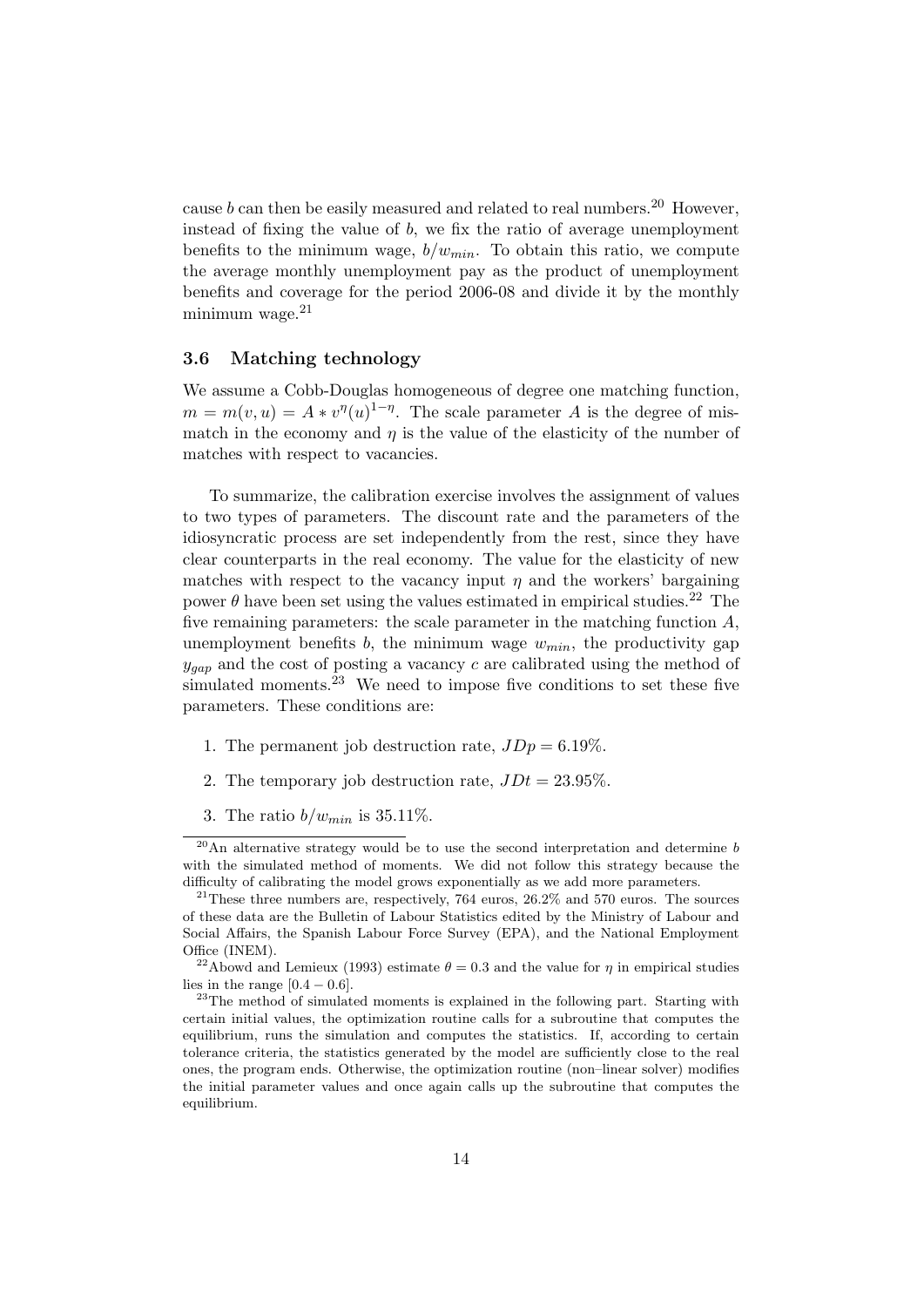4. The wage share, *w/y*, is 70%.

5. Unemployment duration, *udur*, is 10.38 months.

Table 1: **Baseline Economy Parameters.**

|  |  | $\beta$ $\mu$ $\rho$ $\sigma_v$ $b$ $w_{min}$ $A$ $\eta$ $c$ $\theta$ $y_{gap}$                                |  |  |  |
|--|--|----------------------------------------------------------------------------------------------------------------|--|--|--|
|  |  | $.97 \quad 0.3 \quad 0.75 \quad 0.11 \quad 0.1 \quad 0.3 \quad 0.5 \quad 0.51 \quad 0.05 \quad 0.3 \quad 0.17$ |  |  |  |

# **3.7 Severance costs**

To compute the equilibrium, we need a severance cost function that stands for the severance costs in Spain in the period under study. We use the following pieces of information to estimate the severance cost function in PCs: legal compensation in fair dismissals (20 days of wages p.y.o.s. with a maximum of 12 monthly wages) and unfair ones (45 days of wages p.y.o.s. with a maximum of 42 monthly wages),  $^{24}$  procedural wages of around two monthly wages, and the fact that, on average, 73.2% of all severance processes were declared unfair in the period  $2006-08<sup>25</sup>$  Regarding the dismissal distribution, on average 4*.*3% were collective dismissals, 18*.*7% were agreed at the Units of Mediation, 67% followed the procedure specified in the Law  $45/2002$  and only 10% finally involved litigation.<sup>26</sup> Using those observations, the severance cost function in PCs is  $s^p = 0.12 * w * (d-1) + 0.05 * w$ , where *d* and *w* stand for a worker's seniority and the wage, respectively. Note that legal severance costs depend on the wage. Since making the severance cost function depend on wages is computationally very difficult to manage, we take the quality of the match as an approximation of the wage.

Finally, TCs entail a severance cost of 8 days of wages p.y.o.s. Therefore, the severance cost function in TCs is  $s^t = 0.02 * w * (d - 1)$ .

 $24$ The 33-day rule introduced in 1997 for PEPCs is not used in this calculation because only a small percentage of the new PCs signed in Spain in the last ten years are of this type. Moreover, it has not been clear at all, at least until the recent change in legislation, whether the severance payment for these new contracts is 33 or 45 days p.y.o.s. in the event of unfair dismissals.

<sup>25</sup>The distribution of dismissals is taken from data on new entries into the Unemployment Benefit System (Bulletin of Labour Statistics).

<sup>&</sup>lt;sup>26</sup>The number of days actually agreed upon is not made public (only the amounts paid), but the presumption is that they are very close to the legal limit. On the other hand, the 2001-02 reform (Law 45/2002) abolished a firm's obligation to pay procedural wages when dismissed workers appeal to labour courts, as long as the firm acknowledged the dismissal as being unfair and deposited the severance pay (45 days of wages p.y.o.s.) in court within two days of the dismissal.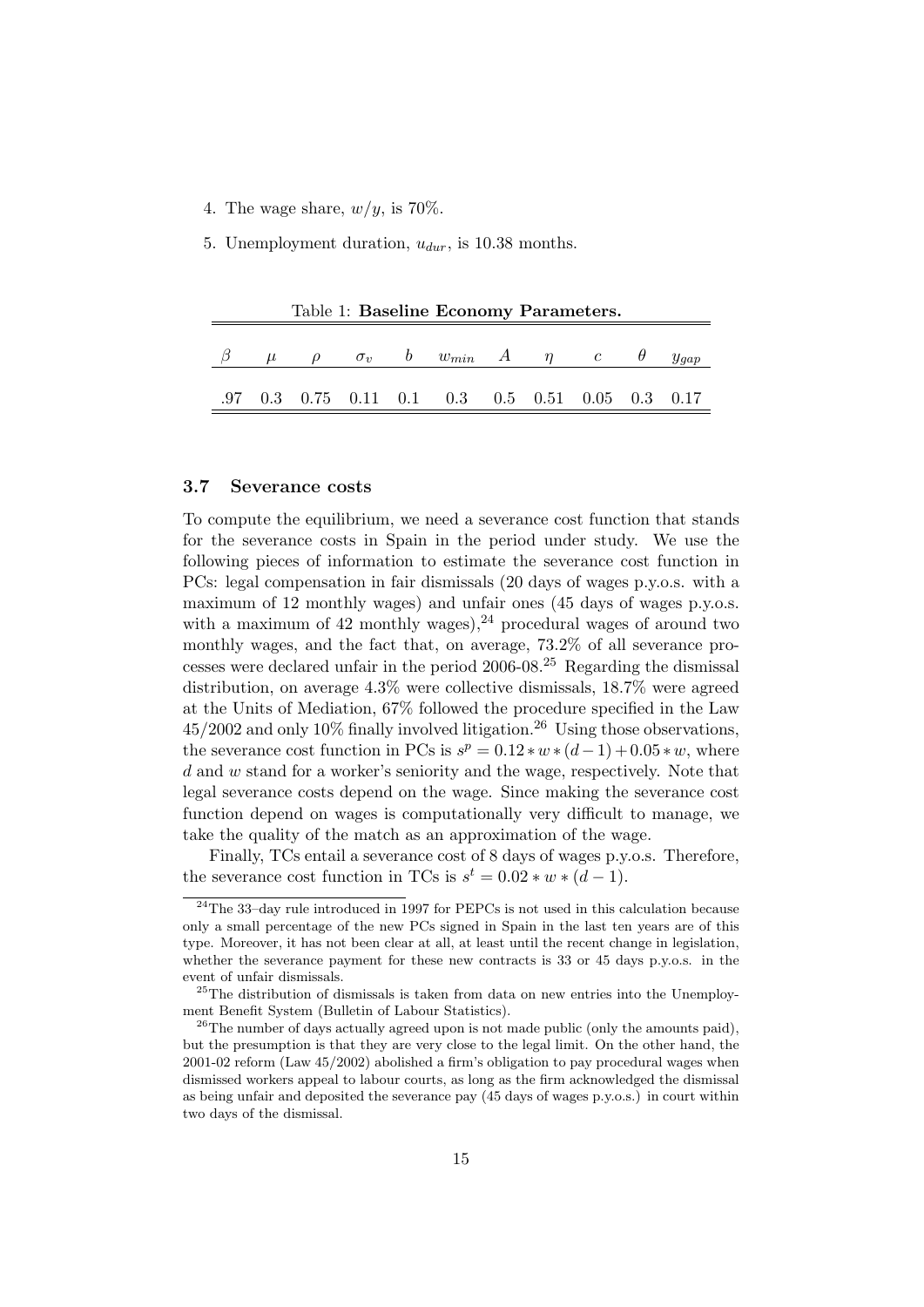# **4 Main Findings**

In this section we report the answers to the questions posed. In Section 4.1, we report the results of the calibration exercise to test whether the baseline model is a good starting point to make counterfactual experiments. In Section 4.2, we show the steady-state effects of introducing a single open-ended contract with increasing severance payments. In Section 4.3 we perform the transition. Finally, in Section 4.4 we show the steady-state effects of the 2010 Labour Market Reform and compare these results with those of implementing the single open-ended contract.

#### **4.1 Calibration results**

There are two kinds of statistics: those that we use to match the economy, and those we want to ask questions about. The model has been calibrated to map the following set of statistics: the permanent job destruction rate *JDp*, the temporary job destruction rate *JDt*, the ratio of unemployment benefits to the minimum wage  $b/w_{min}$ , the wage share  $w/y$ , and unemployment duration  $u_{dur}$ <sup>27</sup>

On the other hand, the set of statistics in which we are interested are: unemployment rate *u*, aggregate job destruction rate *JD* and tenure distribution.<sup>28</sup> We focus on JD rates instead of JC rates for two reasons. First, in a steady-state they should be the same; second, in our model permanent job creation is possible only via job conversion.

Table 2 shows that the baseline model is a good starting point to ask questions about the workings of this economy because it matches real data quite well. Table 3 shows the other set of statistics. Both aggregate job destruction and the unemployment rate are slightly higher when compared with the actual data. Regarding tenure distribution, the model reproduces the average tenure for those with a tenure of fewer than 6 years reasonably well.

<sup>&</sup>lt;sup>27</sup>Due to the CRS of the matching function, the job finding rate is greater than one. This means that in a year every unemployed person finds a job. However, unemployment duration, defined as one over the job finding rate is less than a year. One way to resolve this inconsistency is to use the procedure in den Hann et. al (2000) to delimit the job finding rate between zero and one. Another way is to make workers go to the job market a couple of times while they are unemployed and accumulate. This is the alternative we choose.

<sup>28</sup>To compute the statistics, we have generated a series of unemployment, job creation and destruction rates (aggregate and disaggregate by type of contract), as well as wage shares, distributions of permanent and temporary job destruction rates by reason of separation and distributions of job seniority in TCs and PCs. Since all the variables are stationary, it is not necessary to detrend the series to make the calculations.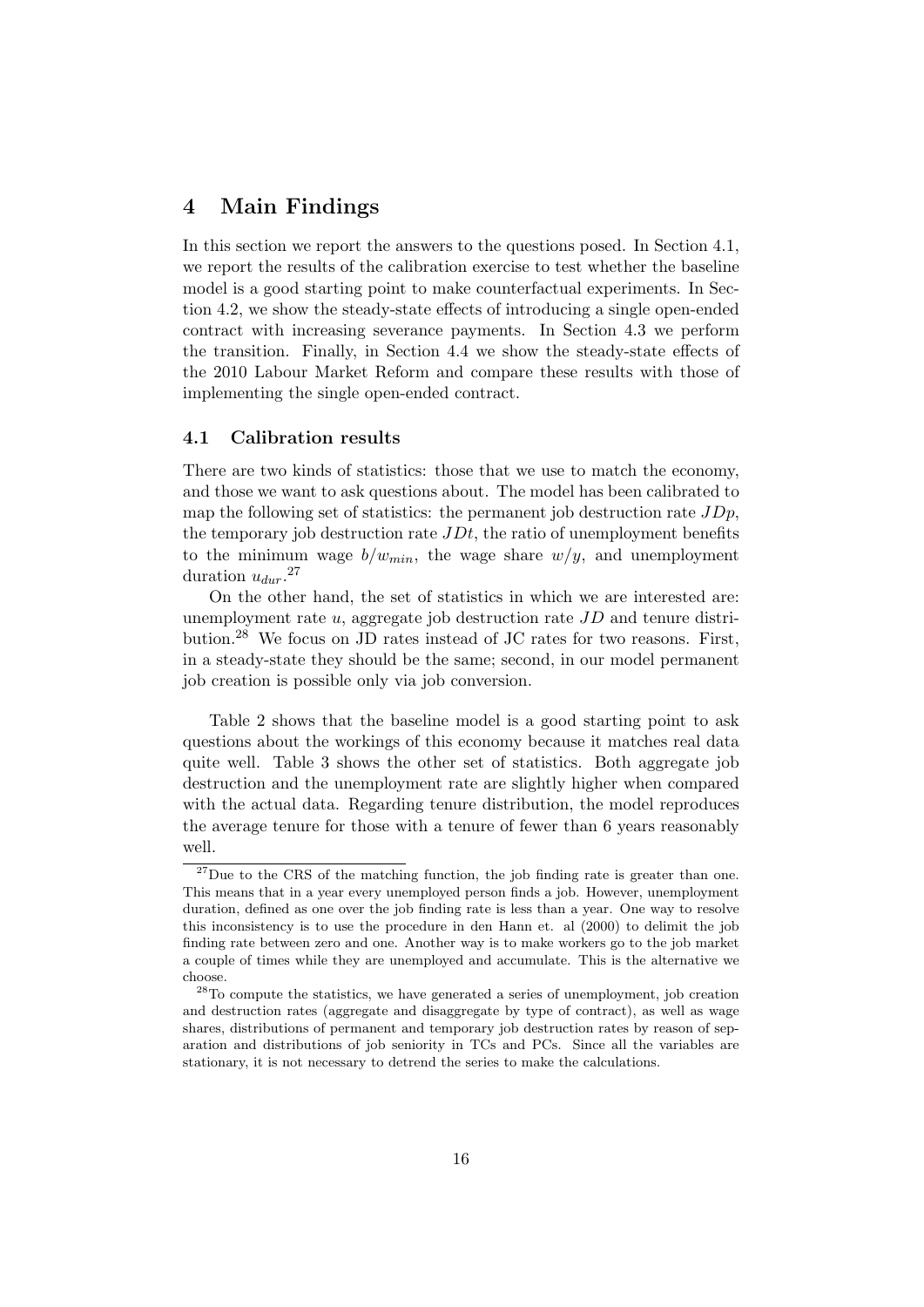| Statistics                                         | Simulated Model                          | Spanish Data                            |
|----------------------------------------------------|------------------------------------------|-----------------------------------------|
| JDp<br>JDt<br>$\frac{b/w_{min}}{w/y}$<br>$u_{dur}$ | 5.58<br>23.03<br>33.33<br>74.78<br>10.64 | 6.19<br>23.95<br>35.11<br>70.0<br>10.38 |

Table 2: **Calibration results**

Table 3: **Simulation results**

| <b>Statistics</b>          | Simulated Model | Spanish Data |
|----------------------------|-----------------|--------------|
| JD.                        | 13.72           | 10.51        |
| U                          | 14.54           | 11.0         |
| $Tenure_{d \leq 6}$ years  | 1.95            | 1.91         |
| $Tenure_{d \leq 10}$ years | 3.79            | 2.81         |

## **4.2 The single open-ended contract**

In this section, we use the model to quantify the steady–state effects of introducing a single open-ended contract with compensation growing with seniority. We simulate the effects of the so-called "12-36 Single-Contract" (12-36  $SC$ ) proposed in Garcia-Perez  $(2010)$ ,<sup>29</sup> where the compensation starts being 12 days of wages p.y.o.s. and, with an increase of two days for each additional year worked, reaches a final level of 36 days p.y.o.s., after twelve years working within the same firm.The maximum compensation for this new contract is two years of wages. We compare this steady–state with the one prevailing under the actual situation "the dual labour market" (Dual L.M.). We are particularly interested in the effects on the unemployment rate, job destruction, tenure distribution and mean indemnity.<sup>30</sup>

Table 4 shows that unemployment decreases with the introduction of the single open-ended contract. The small impact on the unemployment rate at steady state is an expected result of the implementation of the single

 $^{29}$ We have also simulated other specifications, such as the SC proposed in Bentolila, Dolado and Jimeno (2008) and the results are very similar to the ones presented here.

<sup>30</sup>To facilitate comparisons, Table 4 includes the percentage change for each relevant variable (%*var*), as well as the percentage change relative to the average severance cost percentage change  $(\frac{\%{var}}{\%s})$ .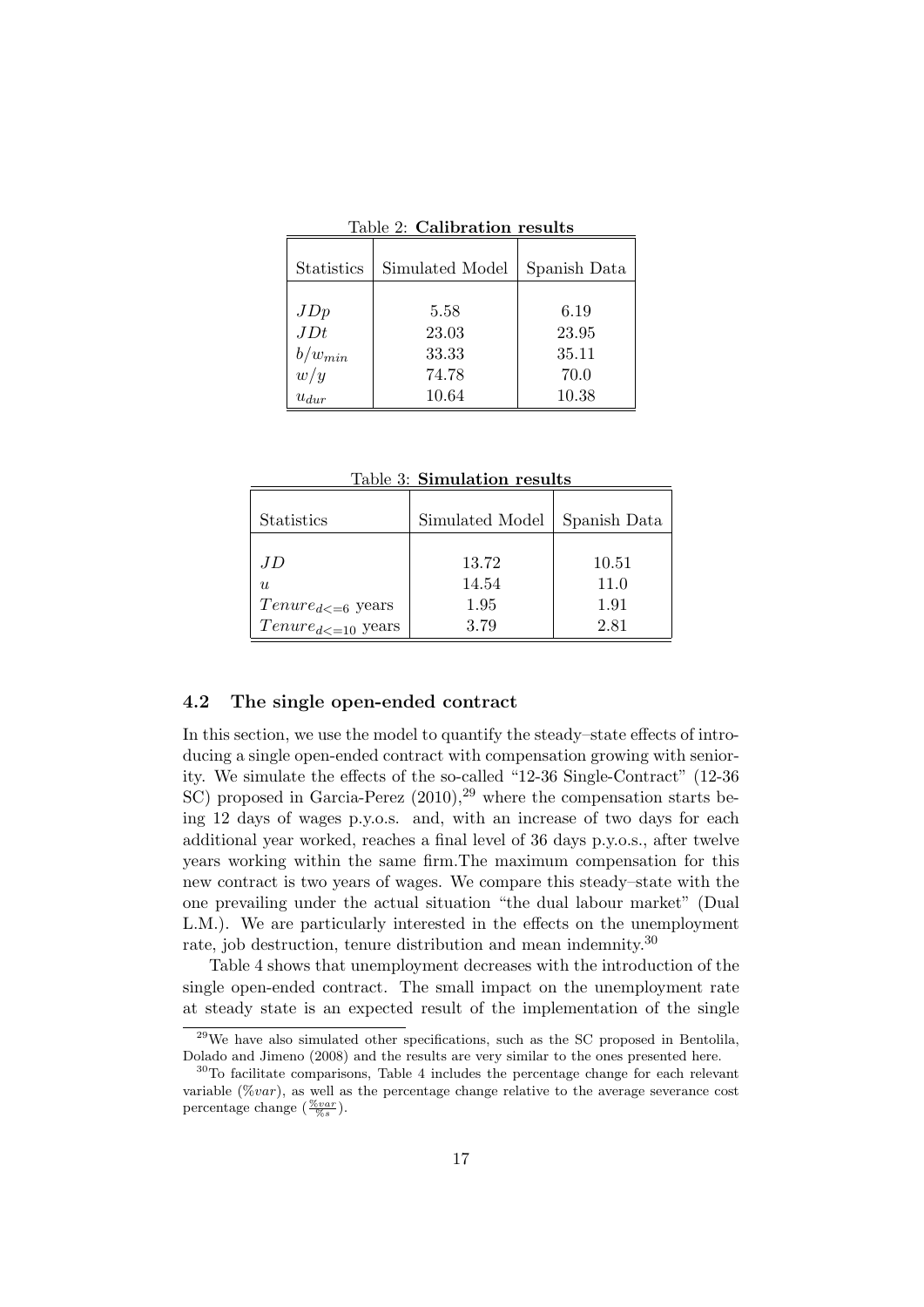contract considering the predictions of a standard model of dynamic labour  $\rm{demand}^{31}$ . What is very interesting is the change in the job destruction rate in contracts with a tenure equal to or below four years. In the dual labour market, the temporary job destruction rate was very high because the large gap between the severance costs of TCs and PCs induces massive firings at the beginning of period  $d = 4$  in order to prevent the high future severance costs of PCs in the event of job conversion. Under the single open-ended contract, the probability of being fired in contracts with a tenure equal to or below four is almost halved because firms are more reluctant than before to destroy jobs since they are costlier (12 days p.y.o.s against 8 p.y.o.s in TCs) and because the jump in severance payments (from 8 days p.y.o.s. to 45 days p.y.o.s.) has been substituted by a smoother increase in severance payments. In other words, the pervasive incentives to destroy jobs at the beginning of period  $d = 4$  largely diminish. The opposite happens, however, for the probability of being fired for workers with a tenure of more than four years  $(JD_{d>4}$  years). Under the single open-ended contract, this probability is almost doubled, 8*.*2% vs. 5*.*6%. Hence we can conclude that as the severance payment is smoothed, so are job destruction rates. This composition effect explains the decrease in the aggregate job destruction rate, that might seem surprising, if one takes into account the well–known result whereby a decrease in severance costs (implied here by the introduction of the single contract) should increase job destruction (see, for instance, Bentolila and Bertola (1990)).

These changes in job destruction rates have a remarkable impact on tenure distribution. The average seniority for workers with six or fewer years of tenure and ten or fewer years of tenure increases by 5*.*6% and 10*.*6%, respectively. Moreover, the number of workers with a tenure equal to or below one year is 23% lower and the number of workers with a tenure of more than three years is 15% higher under the SC. A well known implication of increasing average tenure through a decrease in adjustment costs is a corresponding increase in the proportion of long-term unemployment because, at steady state, usually both job destruction and job creation decreases. Therefore, the amount of transitions from unemployment to employment decreases and the probability of leaving unemployment is also lower in this case. As a result, unemployment spells will be longer, which is an obvious welfare loss that might partially (or even totally) compensate for the positive impact on welfare of the decrease in unemployment. This is not the case here because job creation and aggregate job destruction do not change in the same direction. In fact, job creation increases by 10*.*2% under the SC due to the decrease in expected severance payments.

<sup>&</sup>lt;sup>31</sup>The standard model of dynamic labour demand (see, for example, Nickell (1986)) predicts that changes in adjustment costs will have a rather small impact on employment and unemployment levels at steady state.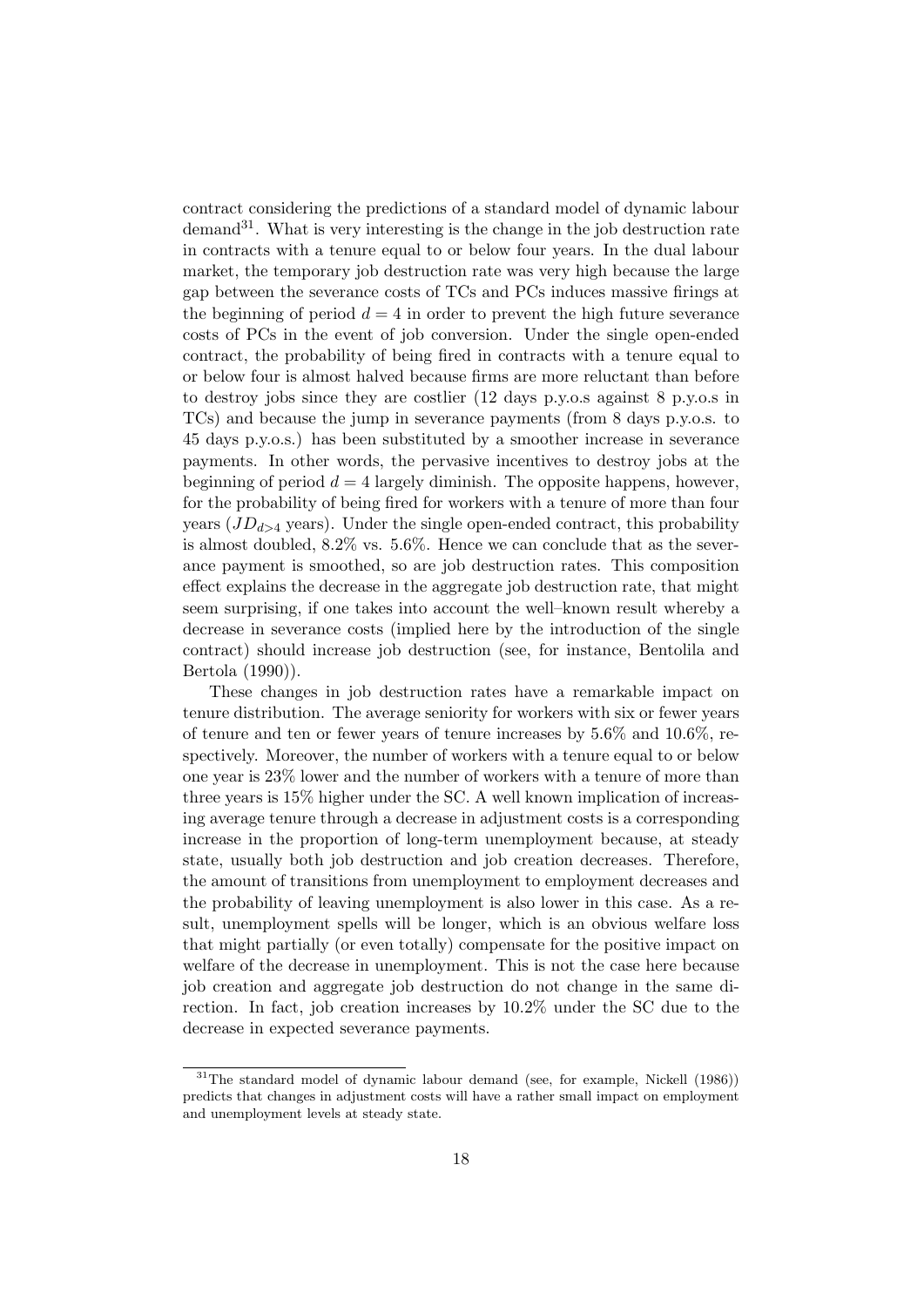| <b>Statistics</b>          | DualL.M. | S.C.  | $\%var$  | $\%var$<br>$\%s$ |
|----------------------------|----------|-------|----------|------------------|
|                            |          |       |          |                  |
| $\overline{u}$             | 14.54    | 11.42 | $-21.46$ | $+2.35$          |
| $u_{dur}$                  | 10.64    | 9.66  | $-9.25$  | $+1.01$          |
| .ID                        | 13.72    | 9.79  | $-28.64$ | $+3.14$          |
| $JD_{d \ltq 4}$ years      | 23.03    | 12.34 | $-46.42$ | $+5.08$          |
| $JD_{d>4}$ years           | 5.58     | 8.19  | $+46.77$ | $-5.12$          |
| $Tenure_{d<=6}$ years      | 1.95     | 2.06  | $+5.64$  | $-0.62$          |
| $Tenure_{d \leq 10}$ years | 3.79     | 4.19  | $+10.55$ | $-1.16$          |

Table 4: **The single open-ended contract**

**Figure 4:** Tenure Distribution



# **4.3 The transition**

As it is well known, the assessment of a policy cannot be carried out based on steady state comparisons since the two economies (the pre and post-reform ones) have different initial conditions. In order to assess the implications of the SC for the Spanish economy we analyze the transition from the Dual labour market to the one with the Single Contract. We take a sub-sample of workers from the MCVL data set previously described that differ in several dimensions: whether they are employed or unemployed, the type of contract,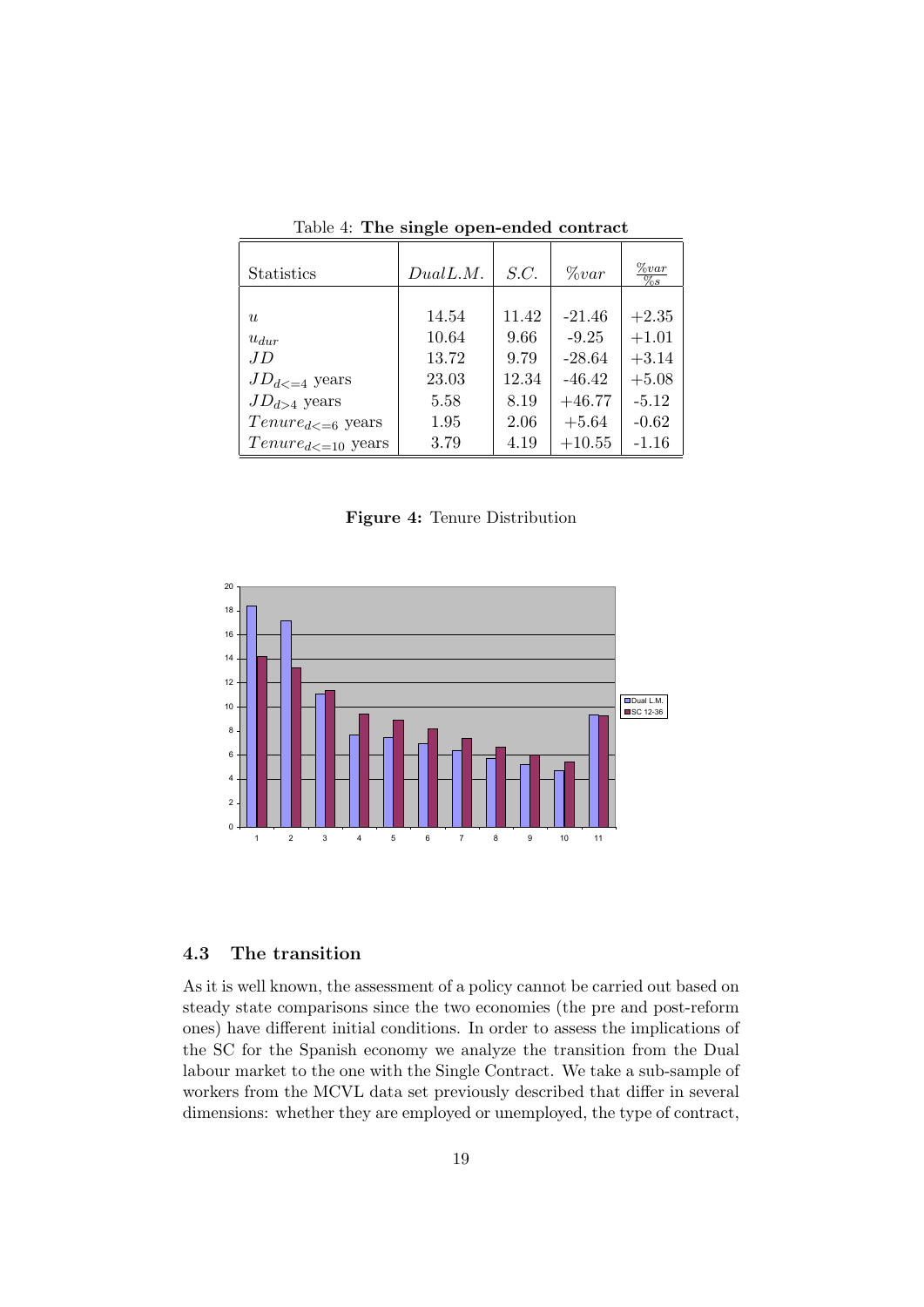tenure on the contract and their productivity level (proxied by qualification), and we follow them for 12 years.

We compare the resulting labour market careers under two different scenarios: the status quo and the transition. In both scenarios they are subject to the same shocks, but their employment histories will be different because the policy rules are different. Under the status quo, the policy rules are those prevailing in the dual labour market. In the transition scenario, the policy rules will be those that prevail under the single contract for those that start as unemployed. However, in order to obtain the appropriate policy rules for those that start the transition in a temporary contract, a new problem has to be solved because once the transition starts job conversion will still take place but to the single contract. Regarding those that start the transition in permanent contracts, it is quite intuitive to think that some firms, especially those with shorter tenured and low productive matchings, will prefer to fire the permanent worker and hire a new one under the single contract. To account for this effect, for every permanent match, we have compared the value of continuing with the actual match with the value of firing the worker and hire a new one under the single contract, and used the highest of the two to perform the transition. Obviously, once the temporary or permanent worker lose their jobs and go through unemployment, they re-enter the labour market under the single contract and the policy rules will be the appropriate ones.



**Note:** SC scenario (red line) and status quo scenario (green line).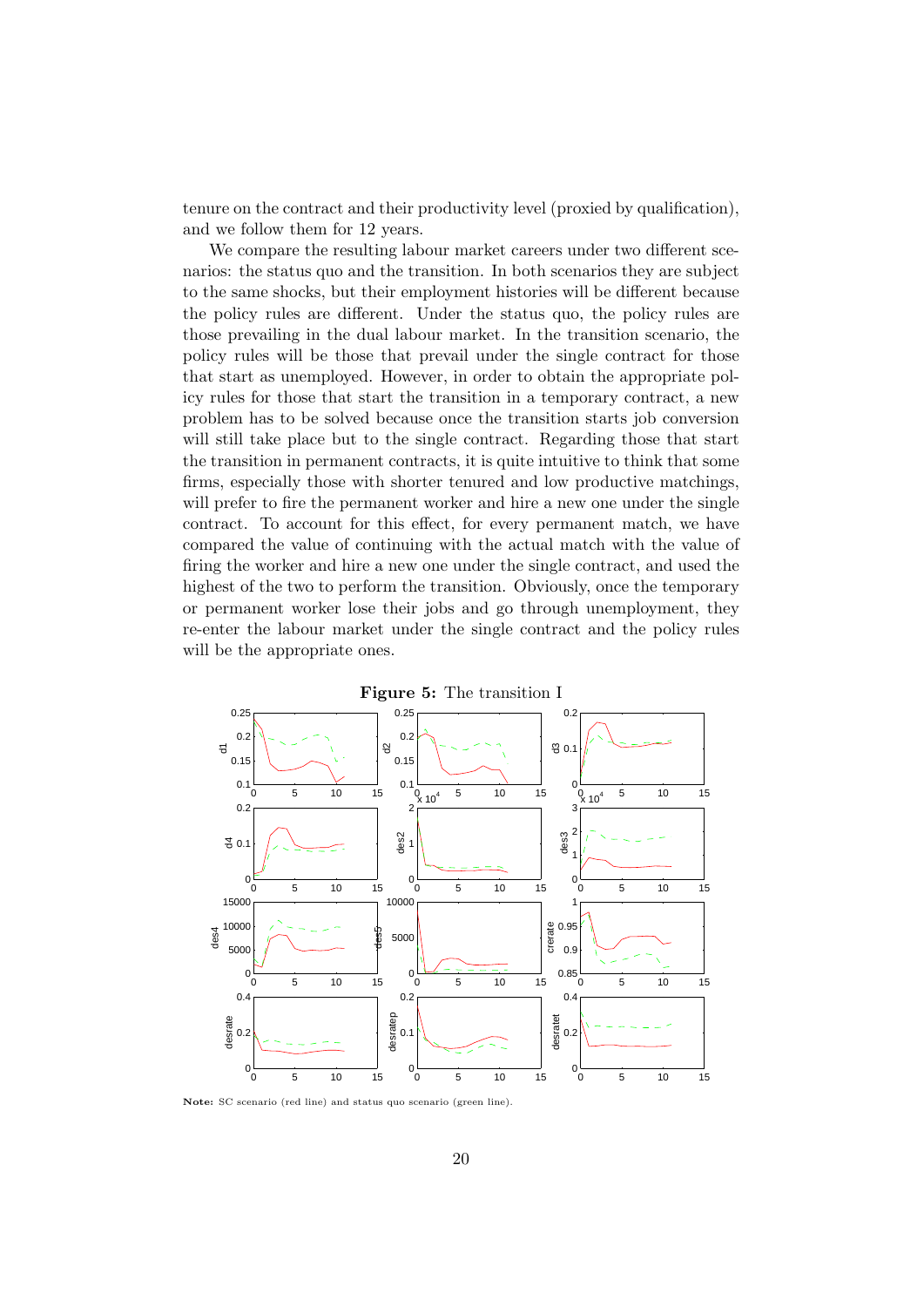Figure 5 shows the evolution of several labour market variables related to tenure distribution and job creation and destruction under these two scenarios. As the transition evolves, every variable moves towards its steady state value. In the first four panels, we show the evolution of the percentage of people in the first four durations (d1, d2, d3 and d4) over the twelve-year span. The percentage of people in the first two durations decreases in the transition, with the opposite occurring for the percentage of people in the remaining durations. These changes are due to the change in the structure of severance costs; that is, to the smoother increase in severance payments of workers holding a single contract that tend to alter the incentives to destroy jobs, especially in durations d3 and d4, allowing people to have longer tenure. The following four panels show job destruction in durations 2, 3, 4 and 5. For the same reason pointed out before, job destruction in durations d3 and d4 decreases considerably, while job destruction in the following durations increases.<sup>32</sup>

Finally, the job creation rate (crerate) and the job destruction rates, aggregated and disaggregated by type of contract (desrate, desratet, desratep) are also shown. The job creation rate is greater under the transition, while the opposite is true for the aggregate job destruction rate. This result might seem somewhat surprising if one takes into account the well–known result whereby a decrease in severance costs (implied here by the introduction of the single contract) should increase not only job creation but also job destruction (see, for instance, Bentolila and Bertola (1990)). Here, this is true for job creation but not for aggregate job destruction because there is a composition effect. The job destruction rate in durations equal to or below four years (the so-called "temporary job destruction" rate in the dual labour market),  $JD_{d \leq -4}$ , decreases sharply in the transition, while the opposite occurs for the job destruction rate in durations above four,  $JD_{d>4}$ , (the so-called "permanent job destruction" rate in the dual labour market). Again, these effects have to do with the smoothing effect of severance payments under the single contract.

Figure 8 shows the evolution of the remaining variables of interest. As expected, the unemployment rate and the percentage of people in the first four durations under the transition (the so-called "temporary employment rate" in the dual labour market) decrease, while average tenure and the percentage of people that transit from d3 to d4 (the so-called "job conversion rate" in the dual labour market") increase. Note that both consumption (consum) and the consumption share (consumsh) decrease slightly under the single contract so by using this criteria we can say that this policy would decrease welfare, at least during the first 6-7 years in the transition to the new equilibrium.

 $32\text{We have shown only the percentage of people and job destruction for the durations}$ where most action takes place.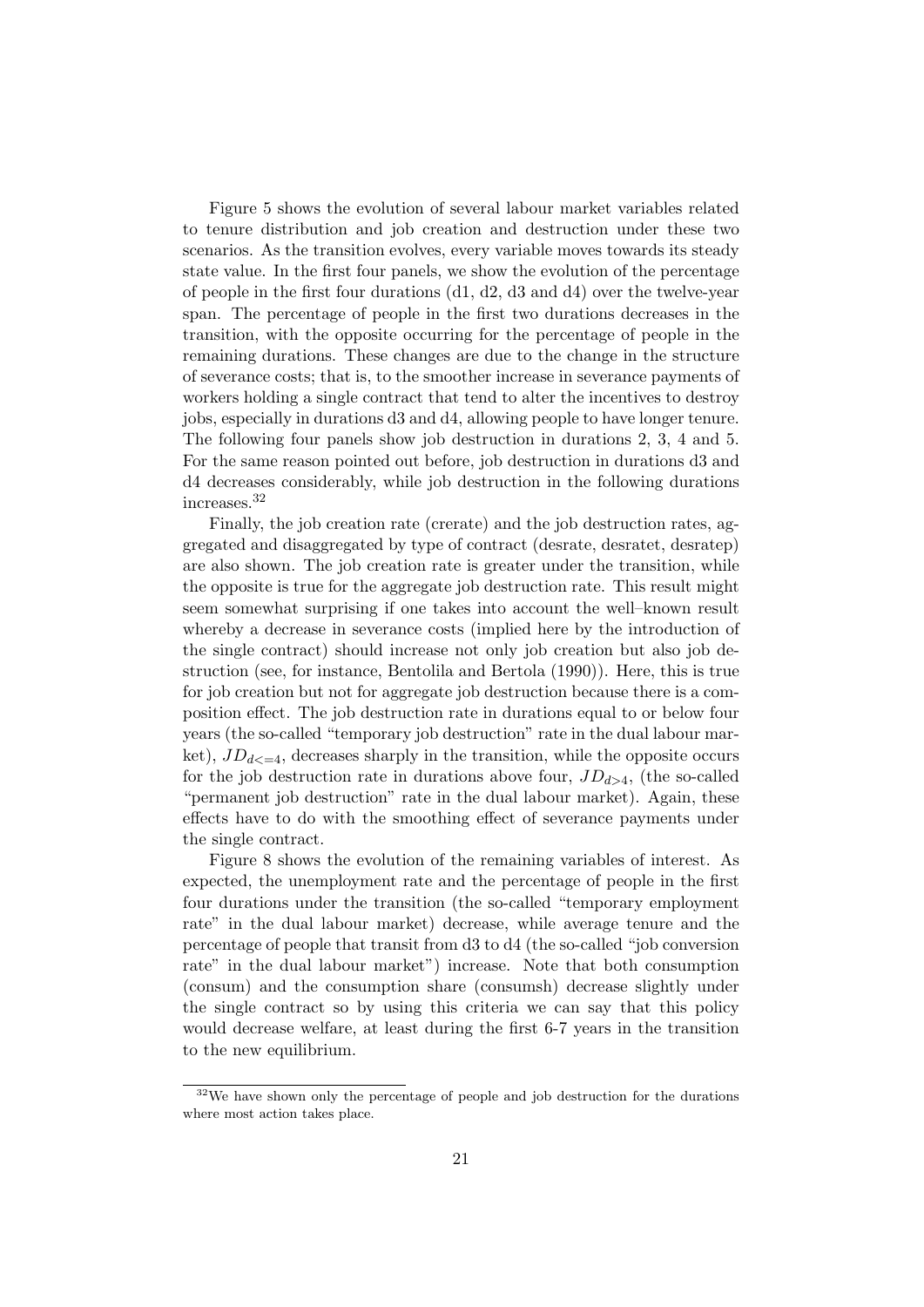



**Note:** SC scenario (red line) and status quo scenario (green line).

In order to see who actually gains and loses from the implementation of this policy, we compute the severance payments and average tenure once the transition has been completed for each worker in the sample, and compare them to the ones that would have been obtained under the status quo. Tables 5 and 6 show that in the transition scenario almost 60% of the workers are better off (or the same) in both dimensions: 18% are strictly better off and only 3% are worse off in both dimensions. The unemployed group of workers is where more people improve (21%) and this is also the group where fewer people are worse off (0.09%) against 5.4% in the case of temporary workers.

Table 7 shows that the unemployed are the ones that gain more in terms of the percentage of people whose severance payments increase (38%) and in terms of the average increase in the number of days of wages p.y.o.s (67.5). Temporary workers are the ones that lose more: 40% experience a decrease in severance payments and the average decrease amounts to 137.6 days of wages p.y.o.s.

However, it is problematic to consider the compensation workers finally receive as a criteria for measuring how well they perform because the indemnity can be higher, both because tenure is higher and because the worker has been fired more times. If we concentrate on tenure, Table 6 shows that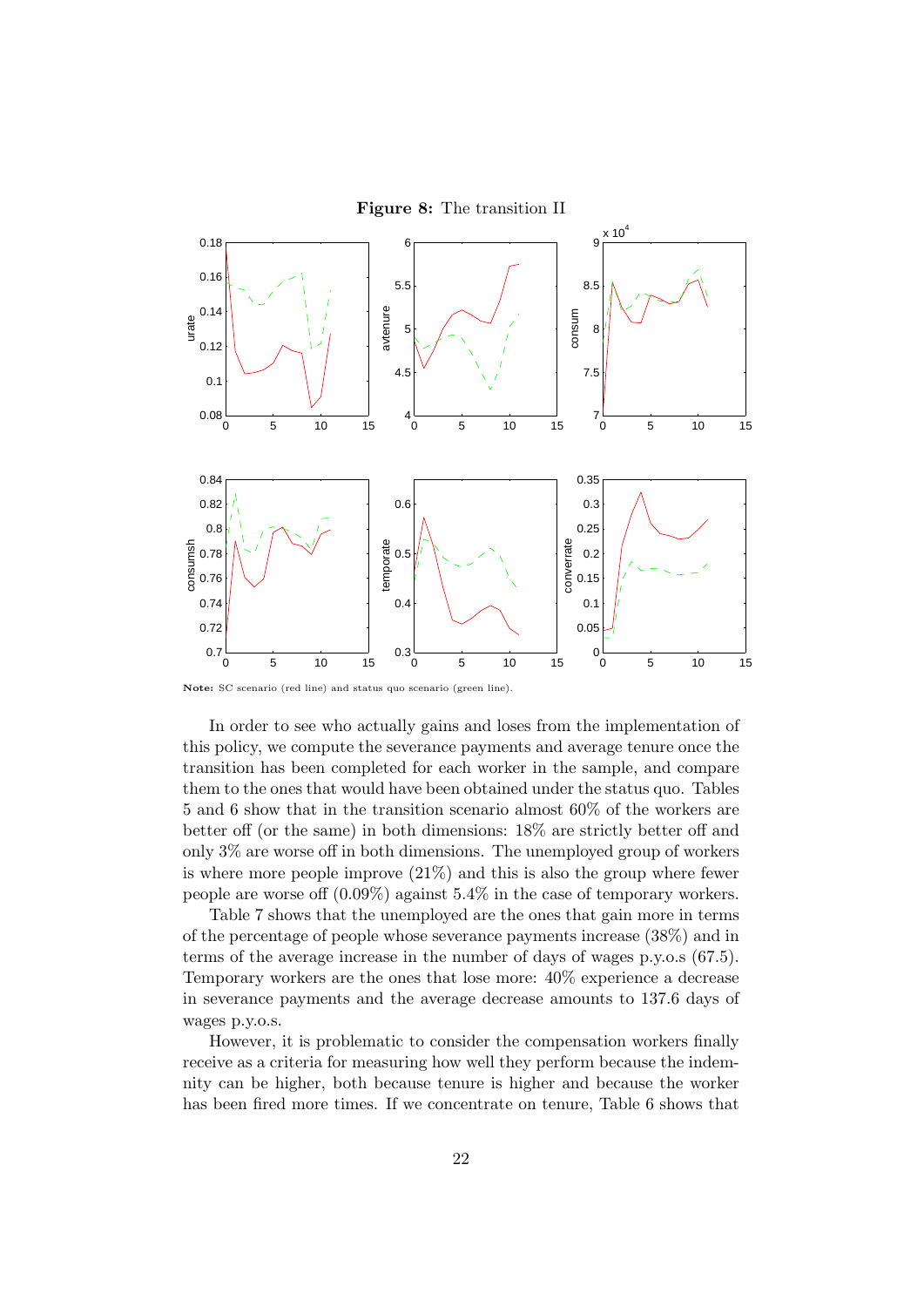| TR vs. SQ      | All      | Permanent | Temporary | Unemployed |
|----------------|----------|-----------|-----------|------------|
| s >, t >       | 17.91%   | 17.51%    | 16.40%    | 21.12%     |
| $s >, t =$     | 11.32%   | 12.66%    | 8.31%     | 11.84%     |
| s >, t <       | 6.17%    | 6.28%     | $6.8\%$   | 5.02%      |
| $s =, t >$     | $0.65\%$ | $0.03\%$  | 2.33%     | $0.03\%$   |
| $s =, t =$     | 28.52%   | 32.05%    | 25.98%    | 22.31%     |
| $s =, t <$     | $0.00\%$ | $0.00\%$  | 0.01%     | $0.00\%$   |
| $s \lt, t \gt$ | 24.14%   | 22.85%    | 24.03%    | 27.90%     |
| $s <, t =$     | 8.41\%   | $6.03\%$  | 10.76%    | 11.70%     |
| s <, t <       | 2.87%    | 2.60%     | 5.40%     | $0.09\%$   |

Table 5: **Winners and losers I**

Notation: s and t stands for indemnity and tenure, respectively.

| Table 6:<br>Winners and losers II |           |           |           |            |  |  |  |  |  |
|-----------------------------------|-----------|-----------|-----------|------------|--|--|--|--|--|
| In the Transition                 | All       | Permanent | Temporary | Unemployed |  |  |  |  |  |
| Greater s                         | 35.40\%   | 36.45%    | 31.51%    | 37.98%     |  |  |  |  |  |
| Same s                            | 29.17\%   | 32.08%    | 28.32%    | 22.34%     |  |  |  |  |  |
| Lower s                           | $35.42\%$ | 31.48%    | 40.19%    | 39.69%     |  |  |  |  |  |
| Greater t                         | 42.70%    | 40.39%    | 42.76%    | 49.05%     |  |  |  |  |  |
| Same t                            | 48.25\%   | 50.74%    | 45.05%    | 45.85%     |  |  |  |  |  |
| Lower t                           | $9.04\%$  | 8.88%     | 12.21\%   | $5.11\%$   |  |  |  |  |  |
| Greater s and t                   | 17.91%    | 17.51%    | 16.40%    | 21.12%     |  |  |  |  |  |
| Lower s and t                     | 2.87\%    | 2.60%     | 5.40\%    | $0.09\%$   |  |  |  |  |  |
| Same s and t                      | 28.52\%   | 32.05%    | 25.98%    | 22.31%     |  |  |  |  |  |
| Greater $s$ and/or $t$            | 58.40%    | 62.25%    | 53.02%    | 55.29%     |  |  |  |  |  |
| Lower $s$ and/or $t$              | 41.59%    | 37.76%    | 47.00%    | 44.71%     |  |  |  |  |  |

Table 6: **Winners and losers II**

Notation: s and t stands for indemnity and tenure, respectively.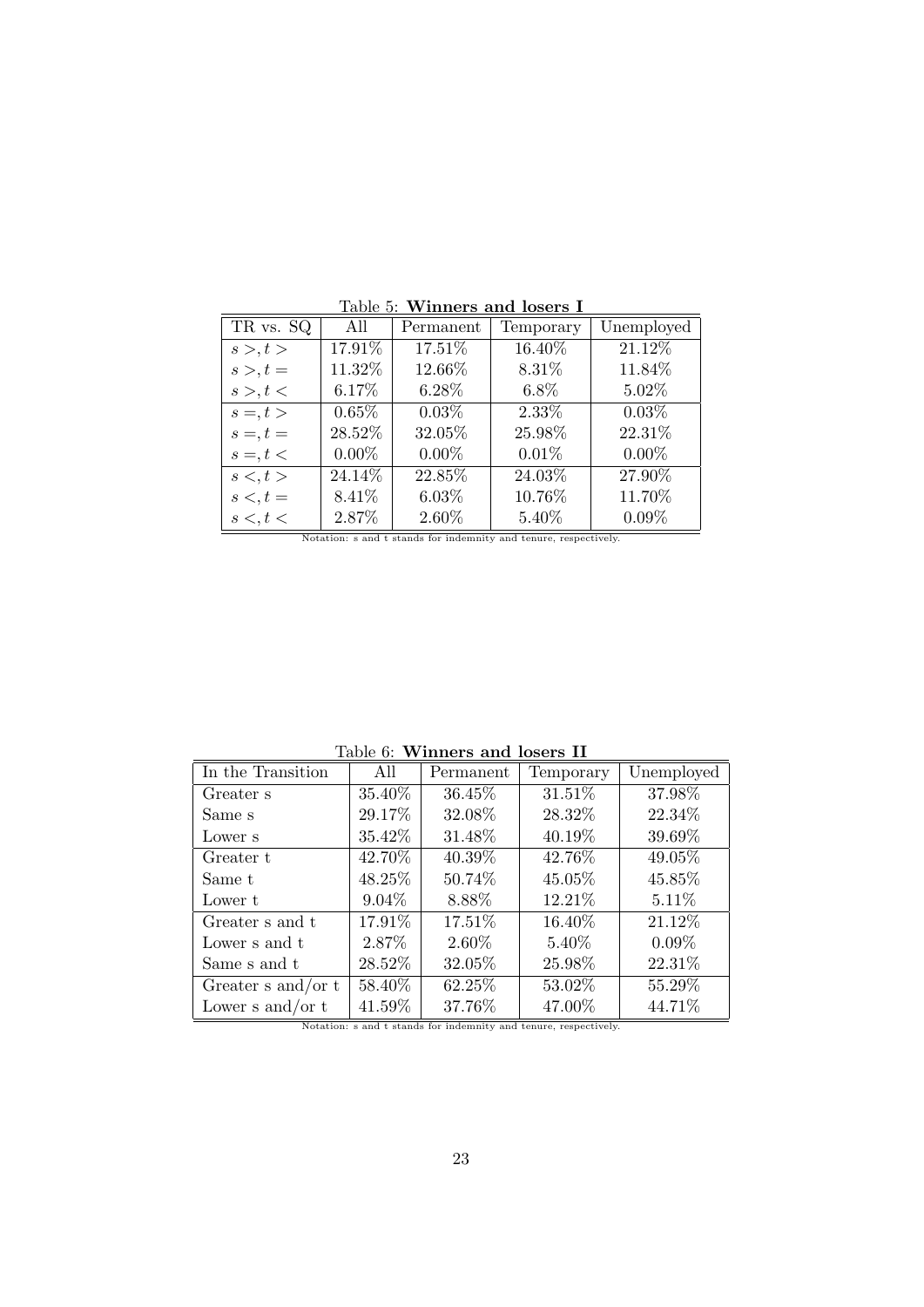| Transition | All $%$   | All      | Perm $%$  | Perm  | Temp $\%$ | Temp  | Unem $%$  | Unem  |
|------------|-----------|----------|-----------|-------|-----------|-------|-----------|-------|
| Greater s  | $35.40\%$ | 57.4     | $36.45\%$ | 53    | $31.51\%$ | 58.7  | 37.98%    | 67.5  |
| Lower s    | 29.17\%   | 104.3    | 31.48%    | 78.72 | $40.19\%$ | 137.6 | 39.69%    | 113.3 |
| Greater t  | 42.70\%   | 2.95     | 40.39%    | 2.9   | 42.76\%   | 3.16  | $49.05\%$ | 2.81  |
| Lower t    | $9.04\%$  | $1.36\,$ | 8.88%     | 0.34  | 12.21\%   | 2.13  | $5.11\%$  | 3.72  |

Table 7: **Winners and losers III**

Columns 3,5,7 and 9 in the first 2 rows show the increase/decrease in the number of days of wages p.y.o.s. In the last 2 rows, columns 3,5,7 and 9 show the increase/decrease in seniority (in years).

43% have a higher tenure (91% have the same or higher) and only 9% are worse off in this dimension.

Again, Table 7 shows that the unemployed are the ones that gain more in terms of the percentage of people whose tenure increases (49%). However, temporary workers experience the highest increase in the number of years of seniority (3.16). The unemployed is also the group of workers losing less in terms of the percentage of people negatively affected by the reform (only 5% of them experienced a decrease in tenure as opposed to 12% in the case of temporary workers), but those affected record the highest decrease in tenure (on average 3.72 years).

The reason why temporary workers do not perform that well in the transition has to do with the fact that they already had a temporary contract when the transition started. Under the status quo some of these temporary workers will end up having higher tenure because once their TCs have been converted into PCs their probability of being fired is much lower than under the single contract. Finally, Tables 6 and 7 show that the majority of permanent workers gain both in terms of severance payments and tenure. However, 31.5% of them suffer a decrease in expected severance payments (around 78.7 days) and 8.9% expect to have smaller job tenure because they are fired during the transition and enter into the SC after a spell of unemployment. Regarding the incentive firms may have to substitute permanent workers with new ones under single contracts during the transition, we find that 34% of the separations of permanent workers in the first period is due to this substitution effect. This rate drops to 25% in the second period of the transition and disappears from then on.

We can conclude here that this exercise contradicts the perception whereby this type of contract, with lower severance payments than in the current system, would increase the precariousness of the Spanish labour market. Only 29% will experience a decrease in severance payments of around 15% on average, basically as a result of the decrease in the firing probability, and less than 9% will end up having a lower tenure. In fact, the reform would have a non negligible impact on expected employment durations: on aver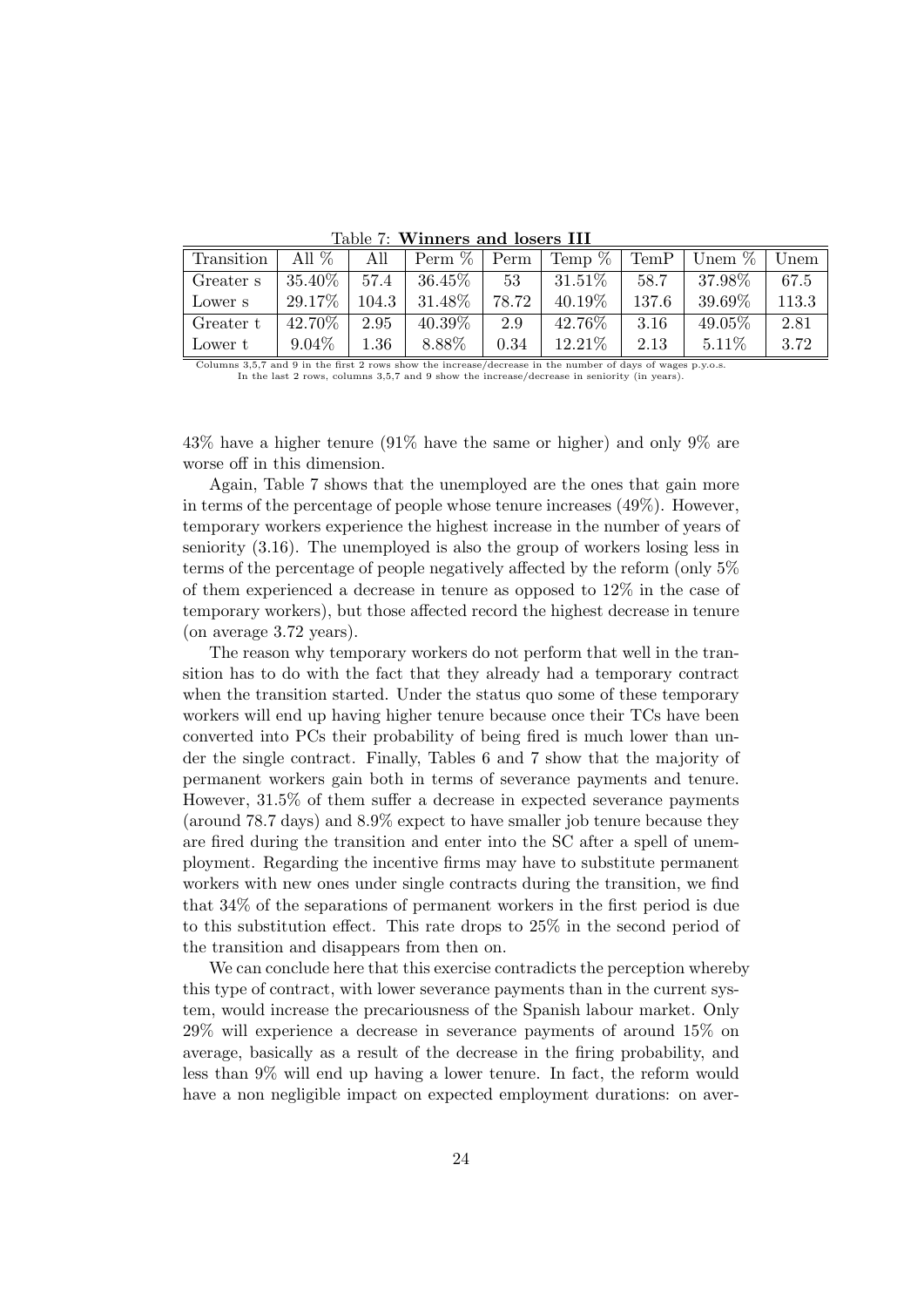age, tenure would be 17% higher. Note also that the proportion of people that would not be affected by the reform is very high: 28*.*5% would end up with the same severance payments and tenure as if no reform is undertaken.

**Figure 9:** 2010 Labour Market Reform vs. Status Quo



**Severance Payments: number of days per year worked**

#### **4.4 2010 Labour Market Reform**

The purpose of this final subsection is to use the same model as before to quantify the steady–state effects of the changes in the structure of severance costs introduced in the last labour market reform made by the Spanish Government in June, 2010, and compare it with the results obtained in Section 4.2. The 2010 reform extended the use of PEPCs with severance payments equal to 33 days of wages p.y.o.s. to almost all workers and increased the severance costs in TCs from 8 to 12 days of wages p.y.o.s. The purpose of this measure was to decrease the gap between the severance cost of PCs and TCs (see Figure 9). This reform also tried to clarify the concept of fair dismissal in order to make more usual to apply this case, that is 20 days p.y.o.s., from there on. However, the current available information is saying that not much change has been observed in this sense. Hence, we continue assuming that the 2010 reform implies severance payments as the one shown in Figure 9.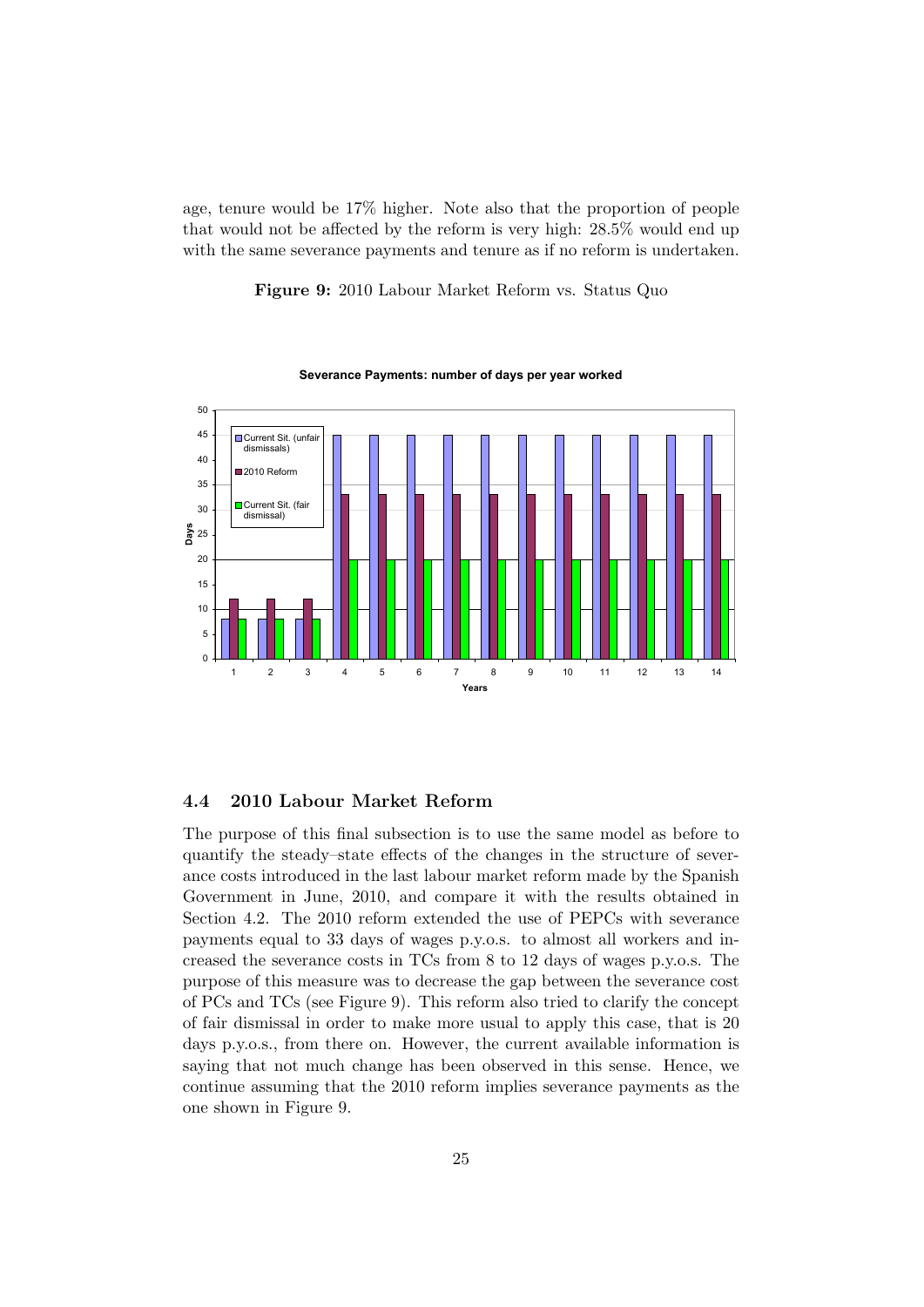Table 8 shows that the effects of the 2010 Reform fall between those in the dual labour market and in the single open-ended contract studied previously. In short, it seems this new labour market reform has become another lost opportunity for reducing labour market segmentation in Spain.

| <b>Statistics</b>          | Dual $L.M.$ | $2010\;Reform$ | S.C.  |
|----------------------------|-------------|----------------|-------|
| $\overline{u}$             | 14.54       | 13.10          | 11.42 |
| .I D                       | 13.72       | 11.90          | 9.79  |
| $JD_{d \ltq 4}$ years      | 23.03       | 18.20          | 12.34 |
| $JD_{d>4}$ years           | 5.58        | 6.80           | 8.19  |
| $Tenure_{d<=6}$ years      | 1.95        | 2.00           | 2.06  |
| $Tenure_{d \leq 10}$ years | 3.79        | 3.99           | 4.19  |

**Table 8: The Effects of the 2010 Reform**

# **5 Conclusions**

The great recession has once again revealed the poor performance of dual labour markets. In this paper we have argued that countries with dual labour markets should strive to extend job protection to a wider share of the population. In our opinion, the best option is through the introduction of a single open-ended contract for all new hirings. To provide an idea of the quantitative effects of such a measure, we have computed the steadystate and the transition effects of a particular example of a single open-ended contract in a model economy that matches the Spanish data reasonable well.

We have shown that the single open-ended contract decreases steadystate unemployment and job destruction and smoothes both the probability of being fired and tenure distribution, as severance payments are smoothed. In fact, job destruction in contracts with a tenure of fewer than four years is almost halved, with the opposite happening in contracts with a tenure of more than four years. Moreover, the number of workers with a tenure equal to or less than a year is 23% lower, and the number of workers with a tenure of more than three years is 15% higher.

In addition, our transition exercise shows that the single open-ended contract would be highly beneficial for a majority of workers, especially for the unemployed, because job stability would increase. According to our calculations, fewer than 9% would be jeopardised (in terms of reduced tenure) by the reform and 28*.*5% would not be affected, ending up with the same severance payments and tenure as if the system remained unchanged. For firms, this contract would not necessarily increase the average expected severance cost because job destruction is lower than under current legislation.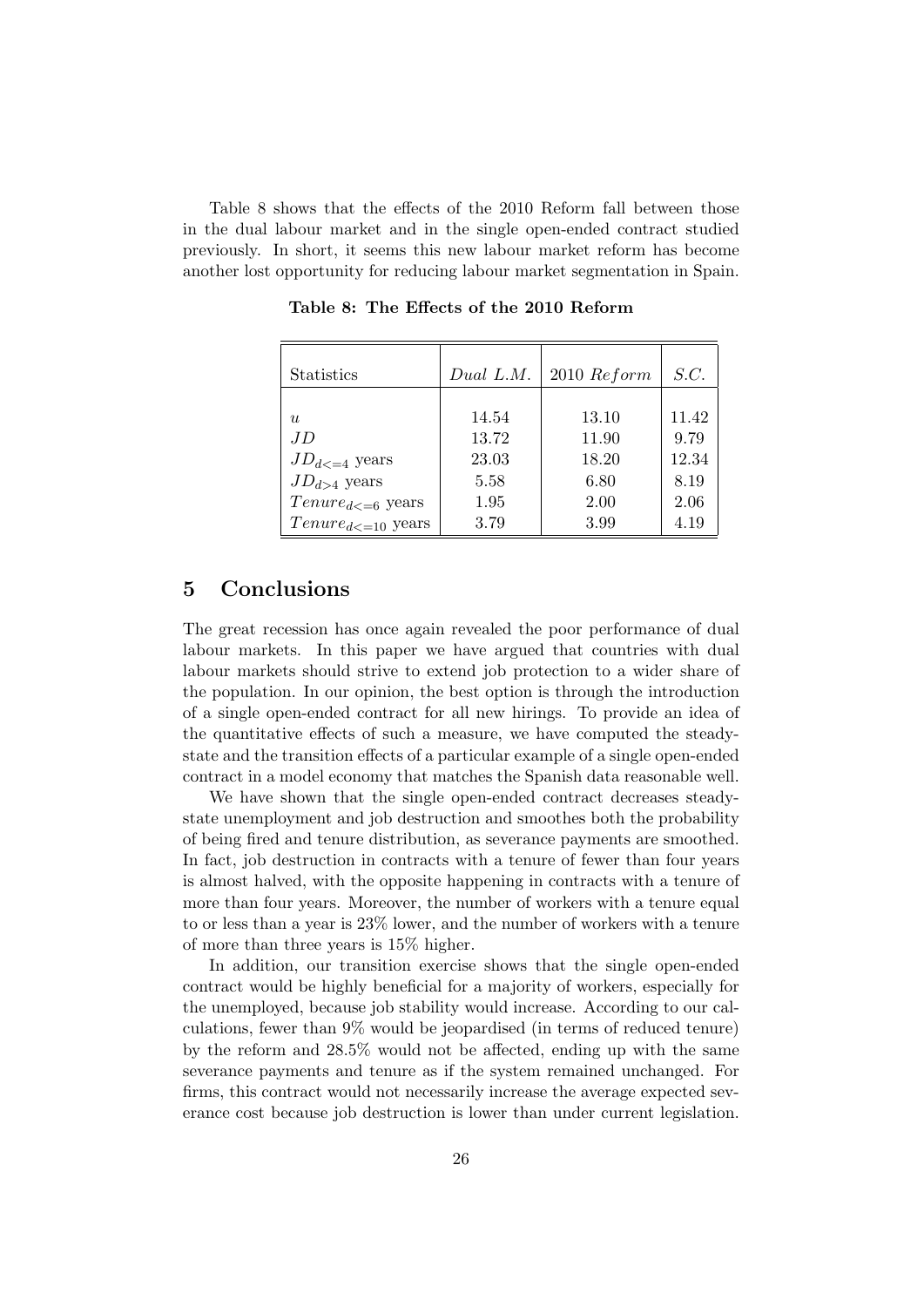In fact, the average compensation, weighted by the job destruction rate for any duration, decreases by 9*.*13%. Another advantage from the firms' point of view would be the reduction in the degree of uncertainty due to the simple computation of the dismissal cost. However, for this to be true, it would also be necessary to redefine the legal reasons for firing so that uncertainty over the type of firing and over the official decision on its fairness would be reduced.

Obviously, the introduction of the single open-ended contract would not be enough to improve the general performance of the Spanish labour market. This measure should be coupled with reforms in other areas, such as for example collective bargaining, unemployment benefits, active labour market policies, labour intermediation and the educational system. The 2010 labour market reform was not a step in the wrong direction, but a further one needs to be taken. If governments turn a deaf ear again, once the economy recovers, we will repeat the same mistake, simply creating temporary jobs and condemning the unemployed people to the same pernicious cycle of unemployment and temporality. For all these reasons, the differences in the design of permanent and temporary contracts should disappear.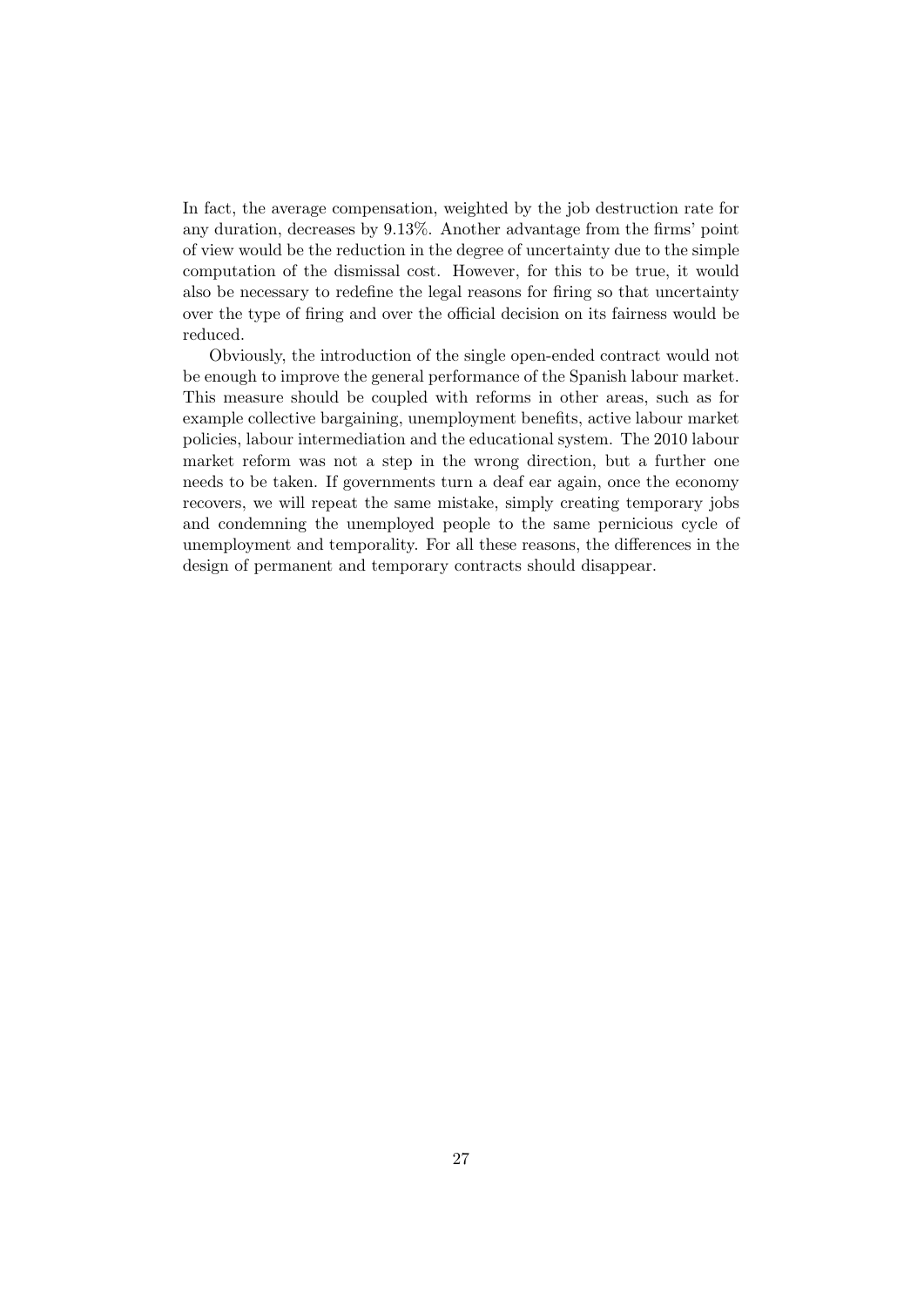# **References**

- [1] Abowd, J.M. and T. Lemieux, 1993. "The Effects of Product Market Competition on Collective Bargaining Agreements: The Case of Foreign Competition in Canada," *The Quarterly Journal of Economics*, 108(4), 983-1014.
- [2] Aguirregaribia, V., and C. Alonso-Borrego (1999): "Labor Contracts and Flexibility: Evidence from a Labor Market Reform in Spain", Working Paper Universidad Carlos III de Madrid.
- [3] Alonso-Borrego, C., J. Fernández-Villaverde, and J. Galdón-Sánchez (2002): "Evaluating Labor Market Reforms: A General Equilibrium Approach" Working Paper.
- [4] Alvarez, F., and M. Veracierto (2001): "Severance Payments in an Economy with Frictions", *Journal of Monetary Economics*, 47, 477- 498.
- [5] Bentolila, S. and G. Bertola (1990): "Firing Costs and Labour Demand: How Bad Is Eurosclerosis?," *Review of Economic Studies*, Wiley Blackwell, vol. 57(3), 381–402, July.
- [6] Bentolila, S., and J. Dolado (1994): "Labour Flexibility and Wages: Lessons from Spain", *Economic Policy*, 18, 55-99.
- [7] Bentolila, S., Dolado, J., Cahuc P. and T. Le Barbanchon (2010): "Two-Tier Labor Markets in the Great Recession: France vs. Spain", CEPR Discussion Paper 8152.
- [8] Bentolila, Dolado and Jimeno (2008): "Two-Tier Employment Protection Reforms: the Spanish Experience", CESifo DICE Report 4/2008.
- [9] Bentolila, S., and G. Saint-Paul (1992): "The Macroeconomic Impact of Labor Contracts, with an Application to Spain", *European Economic Review*, 36, 1013-1053.
- [10] Blanchard, O., and A. Landier (2002): "The Perverse Effects of Partial Labour Market Reform: Fixed-Term Contracts in France", *Economic Journal*, 112, 215-243.
- [11] Cabrales, A., and H. Hopenhayn (1997): "Labor market flexibility and aggregate employment volatility", Carnegie-Rochester Conference Series on Public Policy, 46, 189-228.
- [12] Cahuc, P., and F. Postel-Vinay (2002): "Temporary jobs, employment protection and labour market performance", *Labor Economics*, 9, 63-91.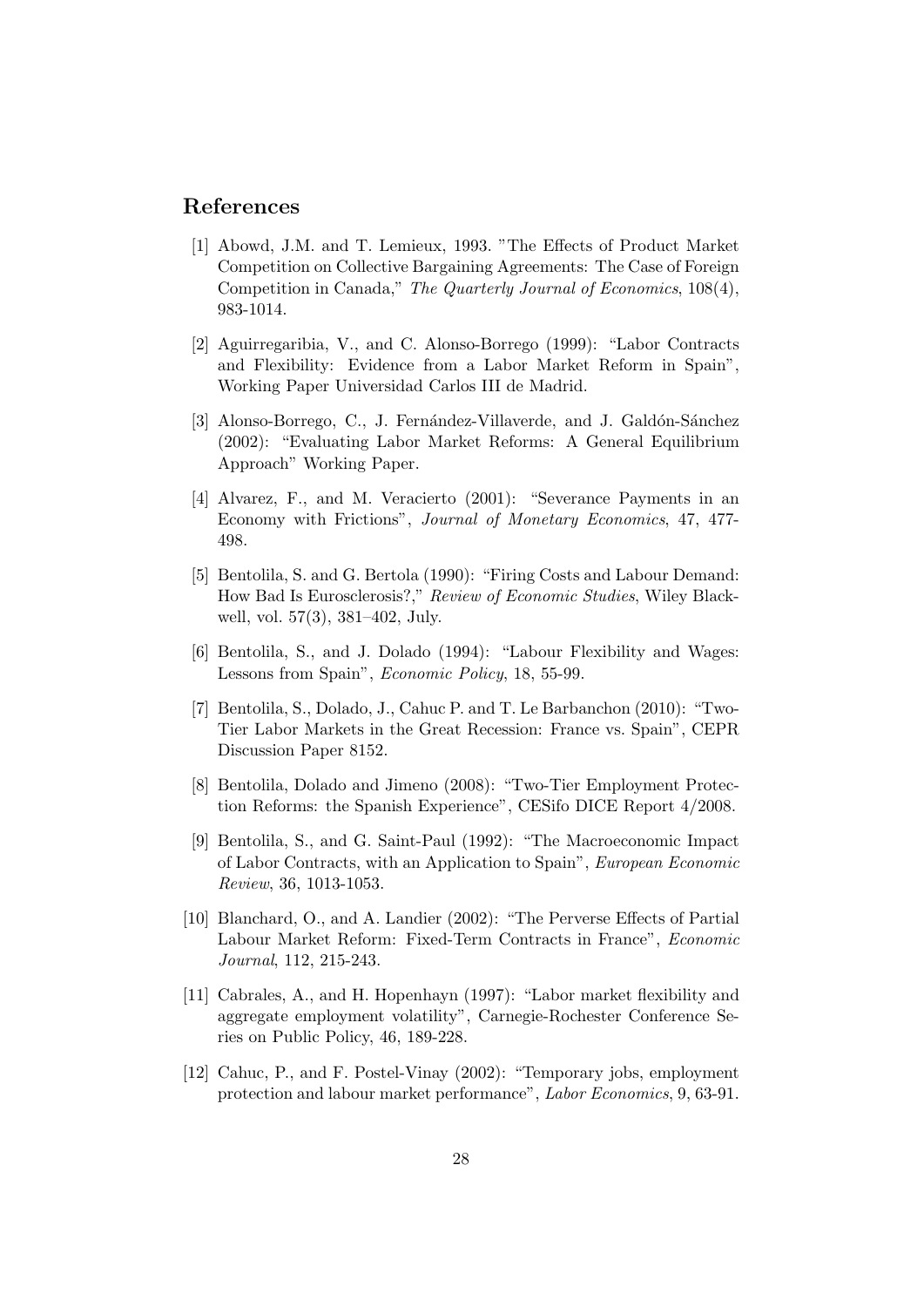- [13] Cahuc, P., and A. Zylberberg (1999): "Job Protection, Minimum Wage and Unemployment", Discussion Paper 95, IZA.
- [14] Cole, H., and R. Rogerson (1999): "Can the Mortensen-Pissarides Matching Model Match the Business-Cycle Facts?", *International Economic Review*, 40, 933-959.
- [15] Costain, J. Jimeno, J and C. Thomas (2010): "Employment fluctuations in a dual labor market", Documento de trabajo 1013, Banco de España.
- [16] den Haan, W.J., Ramey, G. and J. Watson (2000): "Job Destruction and Propagation of Shocks," *American Economic Review*, American Economic Association, vol. 90(3), 482–498.
- [17] Díaz-Moreno C. and J. Galdón-Sánchez (1999): "How important is firm behavior to understand employment? Evidence from Spain", *Investigaciones Econ´omicas*, 23, 203-224.
- [18] García-Pérez J.I. and Y. Rebollo  $(2009)$ : "The use of permanent contracts across Spanish regions: do regional wage subsides work?", Investigaciones Económicas, XXXIII, 97-130.
- [19] García-Pérez J.I. (2010): "*i*Qué efectos tendría un contrato único sobre la protección del empleo?", in J. Dolado and F. Felgueroso (eds.), Propuesta de Reactivación Laboral en España, FEDEA, Madrid.
- [20] Garibaldi, P. (1998): "Job Flow Dynamics and Firing Restrictions", *European Economic Review*, Elsevier, vol. 42(2), pages 245–275, February.
- [21] Garibaldi, P. and G. Violante (2002): "Firing Tax and Severance Payments in Search Economies: a comparison", Discussion Paper 3636, CEPR.
- [22] Güell, M. (1999): "Employment protection and unemployment in an efficiency wage model", Working Paper 432, Princeton University.
- [23] Güell, M. (2000): "Fixed-term contracts and unemployment: an efficiency wage analysis", Working Paper 433, Princeton University.
- [24] Hopenhayn, H., and R. Rogerson (1993): "Job Turnover and Policy Evaluation: a General Equilibrium Analysis", *Journal of Political Economy*, 101, 915-938.
- [25] Jimeno, J., and L. Toharia (1993): "The Effects of Fixed-term Employment on Wages: Theory and Evidence from Spain", *Investigaciones Econ´omicas*, 27, 475-494.